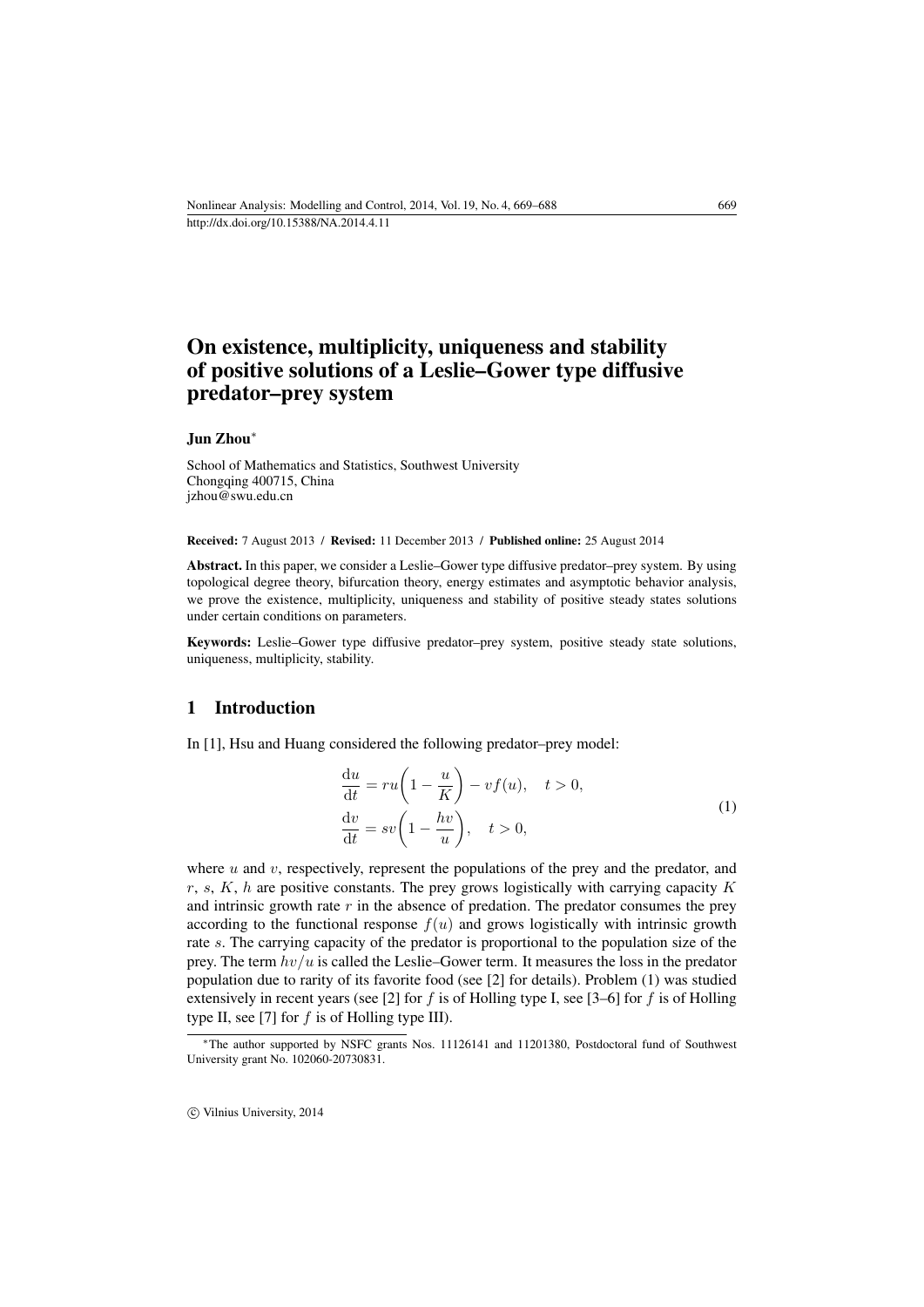If we incorporate the Beddington-DeAngelis functional response into model [\(1\)](#page-0-0), then it becomes

$$
\frac{du}{dt} = u\left(a - u\right) - \frac{cuv}{1 + pu + mv}, \quad t > 0,
$$
\n
$$
\frac{dv}{dt} = v\left(b - \frac{v}{u}\right), \quad t > 0,
$$
\n(2)

<span id="page-1-0"></span>after suitable rescaling, where  $a, b, c, p, m$  are positive constants. Problem [\(2\)](#page-1-0) with delay was studied in [\[8\]](#page-17-5), where the authors considered the local and global stability of the equilibria by constructing suitable Lyapunov functional.

For model [\(1\)](#page-0-0), if the favorite food  $u$  of  $v$  is lacking severely, the predator  $v$  can switch over to other populations, but its growth will be limited by the fact that its most favorite food  $u$  is not available in abundance. By considering the above reasons, a Leslie– Gower predator–prey system with saturated functional response is proposed in [\[9\]](#page-17-6) by using Holling type II functional response, i.e.,

$$
\frac{du}{dt} = u\left(a - u\right) - \frac{cuv}{1 + pu}, \quad t > 0,
$$
\n
$$
\frac{dv}{dt} = v\left(b - \frac{v}{1 + qu}\right), \quad t > 0,
$$
\n(3)

where  $a, b, c, p, q$  are positive constants.

On the other hand, the spatial component of ecological interactions has been identified as an important factor in how ecological communities are shaped, and understanding the role space is challenging both theoretically and empirically [\[10\]](#page-17-7). Empirical evidence suggests that the spatial scale and structure of environment can influence population interactions [\[11\]](#page-18-0). Based on above considerations, in this paper, we study the following Leslie–Gower type diffusive predator–prey system:

$$
u_t - \Delta u = u\left(a - u - \frac{cv}{1 + pu + mv}\right), \quad x \in \Omega, t > 0,
$$
  

$$
v_t - \Delta v = v\left(b - \frac{v}{1 + qu}\right), \quad x \in \Omega, t > 0,
$$
 (4)

<span id="page-1-1"></span>with homogeneous Dirichlet boundary condition and the initial values  $u(x, 0) = u_0(x)$ ,  $v(x, 0) = v_0(x)$ , where  $\Omega \subset \mathbb{R}^N$  is a bounded domain with smooth boundary  $\partial \Omega$ .  $u$  and  $v$  represent the population of the prey and the predator, respectively. The parameters a, b, c, p, q, m are assumed to be positive constants. The homogeneous Dirichlet boundary condition means that the habitat  $\Omega$ , where the two species live, is surrounded by a hostile environment (see [\[12\]](#page-18-1) for more detailed biological implication to this model). The initial values  $u_0(x)$  and  $v_0(x)$  are non-negative continuous functions and not identically zero. Problem [\(4\)](#page-1-1) with homogeneous Neumann boundary condition was studied in [\[13\]](#page-18-2) for  $m = 0$ , [\[14\]](#page-18-3) for  $m > 0$ . However, there is no paper about the dynamics of [\(4\)](#page-1-1) with homogeneous Dirichlet boundary condition, and we will consider this problem in this paper (see Theorem [1](#page-3-0) and Remark [1\)](#page-5-0).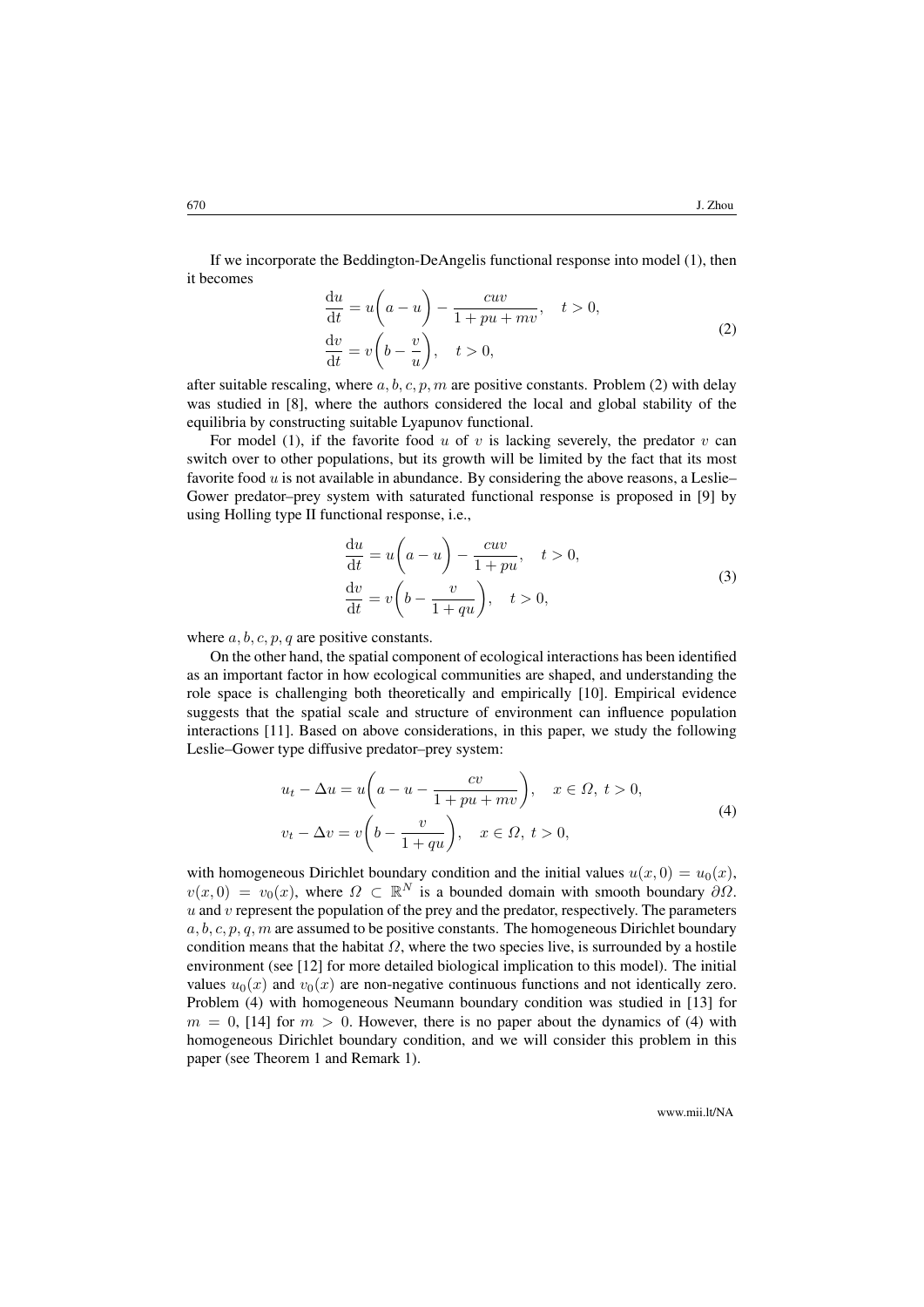We also consider the steady-state solution  $(u(x), v(x))$  of [\(4\)](#page-1-1), i.e.,  $(u(x), v(x))$  satisfies

$$
-\Delta u = u\left(a - u - \frac{cv}{1 + pu + mv}\right), \quad x \in \Omega,
$$
  

$$
-\Delta v = v\left(b - \frac{v}{1 + qu}\right), \quad x \in \Omega,
$$
  

$$
u = v = 0, \quad x \in \partial\Omega.
$$
  

$$
(5)
$$

<span id="page-2-0"></span>The main concern of problem [\(5\)](#page-2-0) in this paper is the existence, multiplicity, and uniqueness of positive solutions. Here, we say  $(u, v)$  is a positive solution of [\(5\)](#page-2-0) if  $(u, v)$  is a solution such that both u and v are positive in  $\Omega$ . The existence, multiplicity, uniqueness and stability of positive solutions to problem [\(5\)](#page-2-0) with  $m = 0$  are concerned in [\[15,](#page-18-4) [16\]](#page-18-5). The case of  $m > 0$  will be considered in this paper (see Theorem [2](#page-6-0) and Corollary [1](#page-8-0) for the existence of positive solutions, see Theorem [5](#page-12-0) for the multiplicity results, and see Theorems [6](#page-14-0) and [7](#page-16-0) for the uniqueness results).

The organization of the remaining part of the paper is as follows. In Section [2,](#page-2-1) we consider the dynamics of problem [\(4\)](#page-1-1); In Section [3,](#page-5-1) we study the existence of positive solutions of problem [\(5\)](#page-2-0), while the uniqueness is considered in Section [4.](#page-9-0) In the paper, we use  $\|\cdot\|_X$  as the norm of Banach space  $X, \langle \cdot, \cdot \rangle$  as the duality pair of a Banach space X and its dual space  $X^*$ . For a linear operator L, we use  $\mathcal{N}(L)$  as the null space of L and  $\mathcal{R}(L)$  as the range space of L, and we use  $L[w]$  to denote the image of w under the linear mapping L. For a multilinear operator L, we use  $L[w_1, w_2, \ldots, w_k]$  to denote the image of  $(w_1, w_2, \dots, w_k)$  under L, and when  $w_1 = w_2 = \dots = w_k$ , we use  $L[w_1]^k$  instead of  $L[w_1, w_1, \ldots, w_1]$ . For a nonlinear operator F, we use  $F_u$  as the partial derivative of F with respect to argument  $u$ .

#### <span id="page-2-1"></span>2 Preliminaries and stability analysis

In this section, we consider the stability/unstability of the trivial and semi-trivial solutions of [\(5\)](#page-2-0). First, we introduce some notations and basic facts, which are well-known (see, for example, [\[11,](#page-18-0) [17\]](#page-18-6)). For any  $q \in C(\overline{\Omega})$ , the linear eigenvalue problem

$$
-\Delta w + q(x)w = \rho w, \quad x \in \Omega,
$$
  
\n
$$
w = 0, \quad x \in \partial\Omega,
$$
\n(6)

<span id="page-2-2"></span>has an infinite sequence of eigenvalues  $\rho_1 < \rho_2 \leq \rho_3 \leq \cdots$ , which are bounded below. It is also known that the principal eigenvalue

$$
\rho = \rho_1 = \rho_1(q(x))
$$

is simple, and all solutions of [\(6\)](#page-2-2) with  $\rho = \rho_1(q(x))$  are multiples of a particular eigenfunction, which does not change sign in  $\Omega$  and its normal derivative does not vanish on the boundary  $\partial\Omega$ . Furthermore,  $\rho_1$  is strictly increasing in the sense that for  $q_1(x), q_2(x) \in$ 

Nonlinear Anal. Model. Control, 2014, Vol. 19, No. 4, 669–688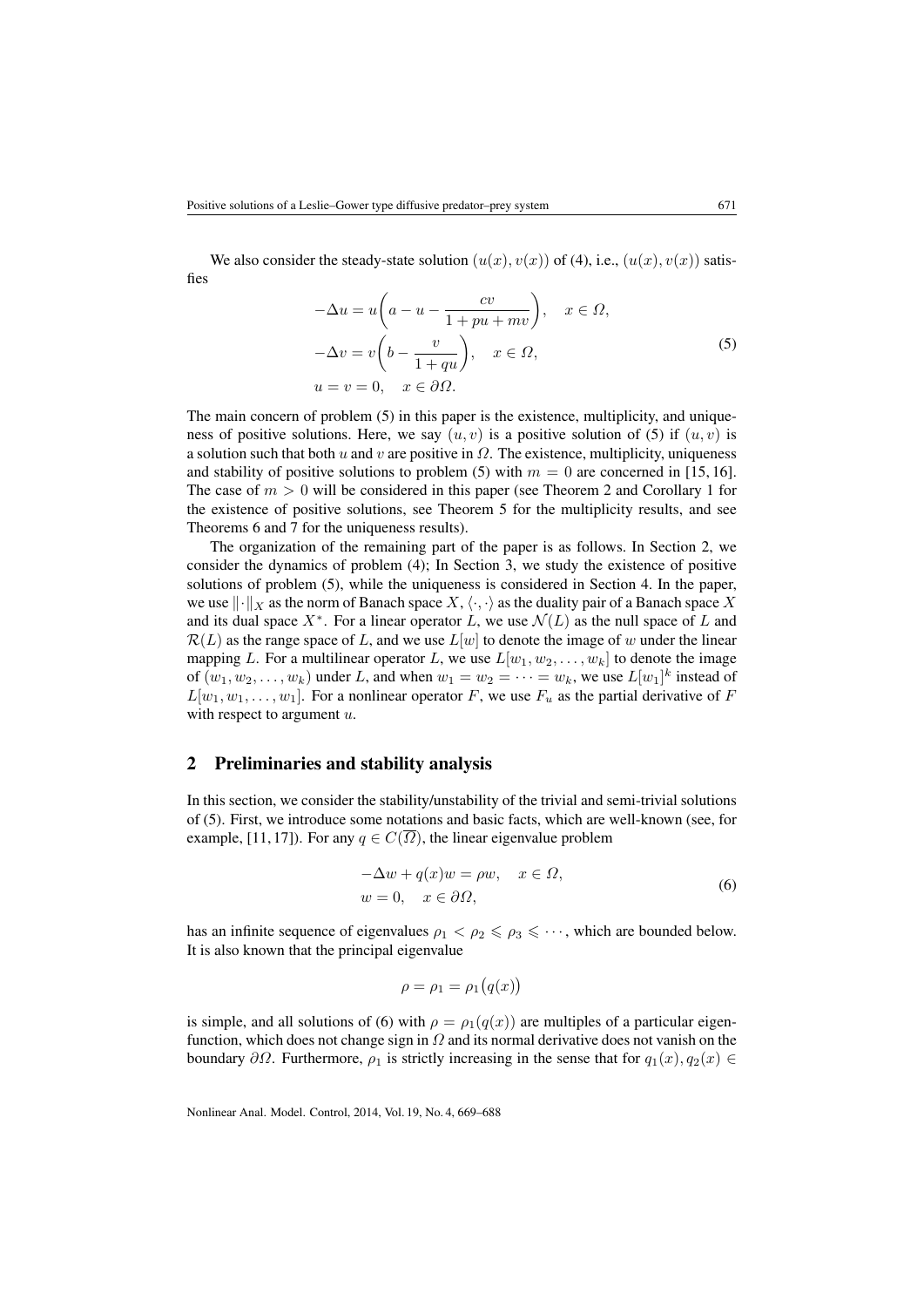$C(\overline{\Omega})$ ,  $q_1(x) \leq q_2(x)$  and  $q_1(x) \neq q_2(x)$  implies that  $\rho_1(q_1(x)) < \rho_1(q_2(x))$ . In particular, we denote by  $\lambda_1 = \rho_1(0)$  and its corresponding normalized positive eigenfunction  $\omega(x)$  satisfies  $\max_{x \in \Omega} \omega(x) = 1$ .

We define  $C_0(\overline{\Omega}) = \{u \in C(\overline{\Omega}) : u = 0 \text{ on } \partial\Omega\}$  and consider the logistic type problem

$$
-\Delta w = aw - bw^{2}, \quad x \in \Omega,
$$
  
\n
$$
w = 0, \quad x \in \partial\Omega,
$$
\n(7)

<span id="page-3-1"></span>where  $a, b > 0$  are constants. It is well known that if  $a \le \lambda_1$ ,  $w = 0$  is the unique non-negative solution of [\(7\)](#page-3-1), while (7) has a unique positive solution if  $a > \lambda_1$ . We denote the positive solution by  $\theta_a$  when  $b = 1$ , and then the positive solution for general  $b > 0$  is  $\theta_a/b$ . In addition, the mapping  $a \mapsto \theta_a$  is strictly increasing, continuously differentiable from  $(\lambda_1, \infty)$  to  $C^2(\Omega) \cap C_0(\overline{\Omega})$  and  $\theta_a \to 0$  uniformly on  $\overline{\Omega}$  as  $a \to \lambda_1$ . Moreover,  $0<\theta_a<\alpha$  in  $\Omega$ .

<span id="page-3-2"></span>The corresponding initial boundary value problem of [\(7\)](#page-3-1) is

$$
w_t - \Delta w = aw - bw^2, \quad x \in \Omega, \ t > t_0 \ge 0,
$$
  
\n
$$
w = 0, \quad x \in \partial\Omega, \ t > t_0,
$$
  
\n
$$
w(x, t_0) \ge 0, \neq 0, \quad x \in \Omega.
$$
\n(8)

We denote the unique positive solution of [\(8\)](#page-3-2) by  $w_a^b(x,t)$ ,  $x \in \overline{\Omega}$  and  $t \geq t_0$ . It is easy to show that the trivial solution 0 is globally stable if  $a \leq \lambda_1$ , while when  $a > \lambda_1$ , the solution  $w_a^b(\cdot, t)$  of [\(8\)](#page-3-2) converges to  $\theta_a/b$  uniformly on  $\overline{\Omega}$  as  $t \to \infty$ .

Now, let  $(u(x, t), v(x, t))$  be the solution of [\(4\)](#page-1-1). Clearly,  $(u, v)$  exists globally and  $u(x,t) > 0$ ,  $v(x,t) > 0$  for  $x \in \Omega$  and  $t > 0$  by the maximum principle for parabolic equations. Furthermore, we can obtain the following asymptotic behavior of  $(u(x, t))$ ,  $v(x, t)$ , which imply the extinction of the prey or predator.

<span id="page-3-0"></span>**Theorem 1.** Let  $(u(x, t), v(x, t))$  be the positive solution of [\(4\)](#page-1-1) and denote  $\rho_1(c\theta_b/(1 +$  $(m\theta_b)$ ) *by*  $\chi(b)$  *for fixed*  $b > \lambda_1$ *. Then:* 

- (i) (0, 0) *is globally asymptotic stable if*  $a \leq \lambda_1$  *and*  $b \leq \lambda_1$ *, i.e.,*  $(u(x,t), v(x,t)) \rightarrow$  $(0, 0)$  *uniformly on*  $\overline{\Omega}$  *as*  $t \to \infty$ ;  $(0, 0)$  *is unstable if*  $a > \lambda_1$  *or*  $b > \lambda_1$ *.*
- (ii) *Assume*  $b > \lambda_1$ .  $(0, \theta_b)$  *is locally asymptotic stable if*  $a < \chi(b)$ ;  $(0, \theta_b)$  *is globally asymptotic stable if*  $a \leq \lambda_1$ , *i.e.*,  $(u(x,t), v(x,t)) \rightarrow (0, \theta_b)$  *uniformly on*  $\overline{\Omega}$  *as*  $t \to \infty$ ;  $(0, \theta_b)$  *is unstable if*  $a > \chi(b)$ *.*
- (iii) Assume  $a > \lambda_1$ .  $(\theta_a, 0)$  *is globally asymptotic stable if*  $b \leq \lambda_1$ *, i.e.,*  $(u(x, t))$ ,  $v(x, t) \rightarrow (\theta_a, 0)$  *uniformly on*  $\overline{\Omega}$  *as*  $t \rightarrow \infty$ ; (0,0) *is unstable if*  $b > \lambda_1$ .

*Proof.* We first consider the global stability results.

(i) Since  $u_t - \Delta u \leq a u - u^2$ , we see that  $0 \leq u(x, t) \leq u_a^1(x, t)$  for all  $x \in \overline{\Omega}$  and  $t \geqslant 0$  by using comparison principle for parabolic equations, where  $w_a^1(x, t)$  is the unique positive solution of [\(8\)](#page-3-2) with  $b = 1$  and  $w(x, 0) = u_0(x)$ . So,  $u(x, t) \rightarrow 0$  uniformly on  $\overline{\Omega}$  as  $t \to \infty$ . Then for any  $\varepsilon > 0$ , there exists a  $T(\varepsilon) \gg 1$  such that  $u(x, t) \leq \varepsilon$  for  $x \in \overline{\Omega}$  and  $t > T$ . By the second equation of [\(4\)](#page-1-1), we have, for  $x \in \Omega$  and  $t > T$ ,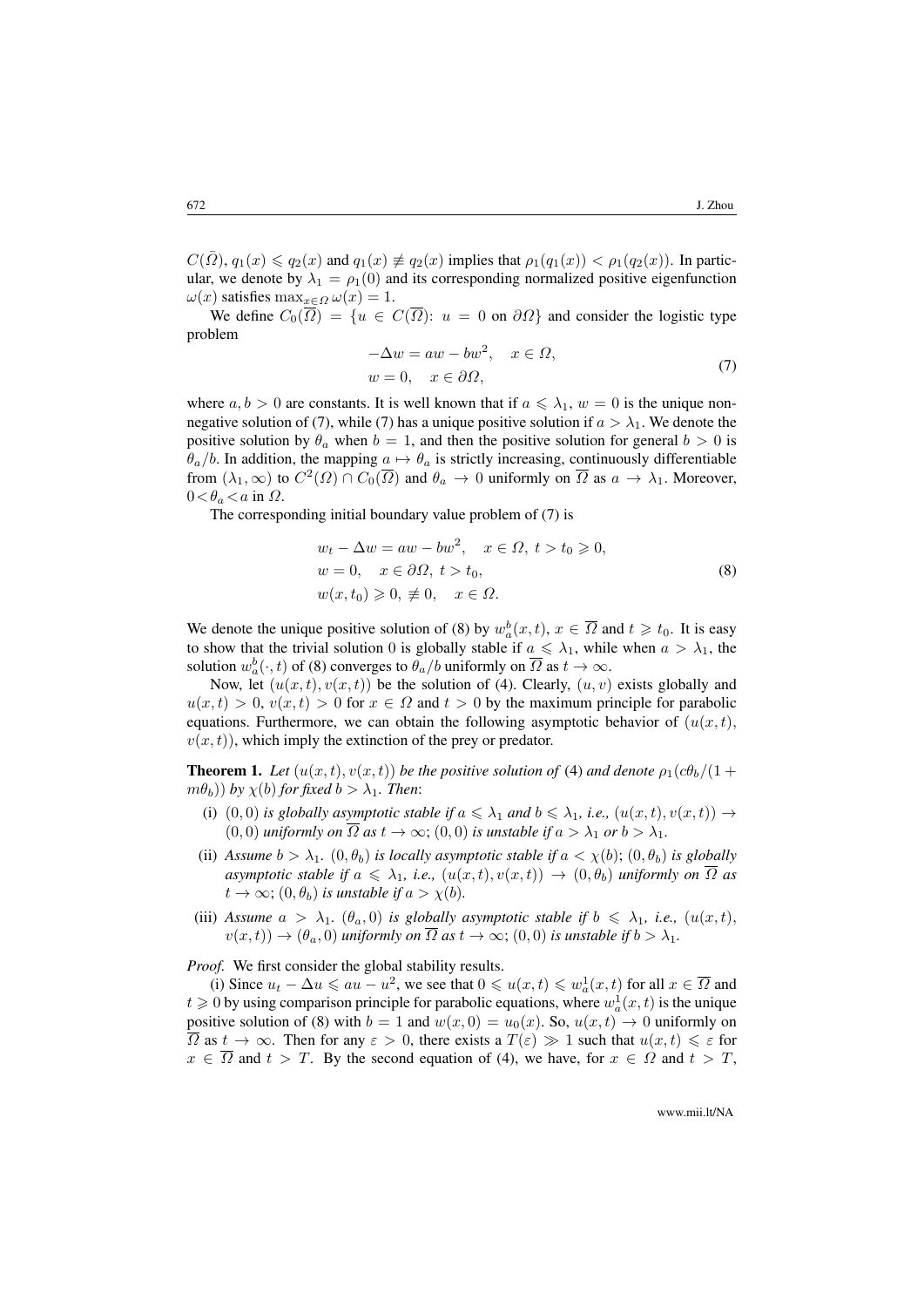$v_t - \Delta v \leq v - v^2/(1 + q\varepsilon)$ , and  $v(x, t) \to 0$  uniformly on  $\overline{\Omega}$  as  $t \to \infty$  by similar analysis as above.

(ii) The proof of  $u(x, t) \to 0$  uniformly on  $\overline{\Omega}$  as  $t \to \infty$  is the same as (i). Furthermore, we obtain that for any  $\varepsilon > 0$ , there exists a  $T(\varepsilon) \gg 1$  such that  $v(x, t) \leq$  $w_b^{1/(1+q\varepsilon)}$  $b^{1/(1+q\varepsilon)}(x)$  for  $x \in \overline{\Omega}$  and  $t \geq T$  by similar argument in (i). Since  $w_b^{1/(1+q\varepsilon)} \to$  $(1 + q\varepsilon)\theta_b(x)$  uniformly on  $\overline{\Omega}$  as  $t \to \infty$ , we get  $\limsup_{t \to \infty} v(x, t) \le \theta_b(x)$  uniformly on  $\overline{\Omega}$  by arbitrariness of  $\varepsilon$ . We observe that  $v_t \geqslant bv - v^2$ , thus  $v(x, t) \geqslant w_b^1(x, t)$  with  $w_b^1(x,0) = v_0(x)$  for  $x \in \overline{\Omega}$  and  $t \ge 0$ , which shows that  $v(x,t) \ge w_b^1(x,t) \to \theta_b(x)$ uniformly on  $\overline{\Omega}$  as  $t \to \infty$ . This implies that  $\liminf_{t \to \infty} v(x, t) \geq \theta_b(x)$  uniformly on  $\overline{\Omega}$ . So,  $v(x, t) \rightarrow \theta_b(x)$  uniformly on  $\overline{\Omega}$  as  $t \rightarrow \infty$ . The verification of (iii) is similar to that of (ii).

Next, we consider the locally stable or unstable results. We only prove the case (ii) since the proofs of other two cases are similar. From the linearization principle, the stability of  $(0, \theta_b)$  is determined by the following eigenvalue problem:

$$
-\Delta \phi + \left(\frac{c\theta_b}{1 + m\theta_b} - a\right)\phi = \mu\phi, \quad x \in \Omega,
$$
  

$$
-\Delta \psi - q\theta_b^2 \phi + (2\theta_b - b)\psi = \mu\psi, \quad x \in \Omega,
$$
  

$$
\phi = \psi = 0, \quad x \in \partial\Omega.
$$
 (9)

<span id="page-4-0"></span>Since [\(9\)](#page-4-0) is not completely coupled, we only need to consider the following two eigenvalue problems:

<span id="page-4-1"></span>
$$
-\Delta \psi + (2\theta_b - b)\psi = \mu \psi, \quad x \in \Omega,
$$
  

$$
\psi = 0, \quad x \in \partial \Omega,
$$
 (10)

and

<span id="page-4-2"></span>
$$
-\Delta \phi + \left(\frac{c\theta_b}{1 + m\theta_b} - a\right)\phi = \mu \phi, \quad x \in \Omega,
$$
  

$$
\phi = 0, \quad x \in \partial\Omega.
$$
 (11)

Then it follows from [\[18,](#page-18-7) p. 76] that the eigenvalues of [\(9\)](#page-4-0) are the union of the eigen-values of [\(10\)](#page-4-1) and [\(11\)](#page-4-2). Denote the principal eigenvalue of (10) and (11) by  $\mu_*$  and  $\mu^*$ , respectively. Then

$$
\mu_* = \rho_1(2\theta_b - b) > \rho_1(\theta_b - b) = 0,
$$
  

$$
\mu^* = \rho_1\left(\frac{c\theta_b}{1 + m\theta_b} - a\right) = \chi(b) - a.
$$

Combining the above results, one can see that if  $a < \chi(b)$ , then all eigenvalues of [\(9\)](#page-4-0) are positive, and thus  $(0, \theta_b)$  is locally asymptotic stable. On the other hand, if  $a > \chi(b)$ , then [\(9\)](#page-4-0) has a negative eigenvalue, which implies the instability of  $(0, \theta_h)$ . The proof is finished.  $\Box$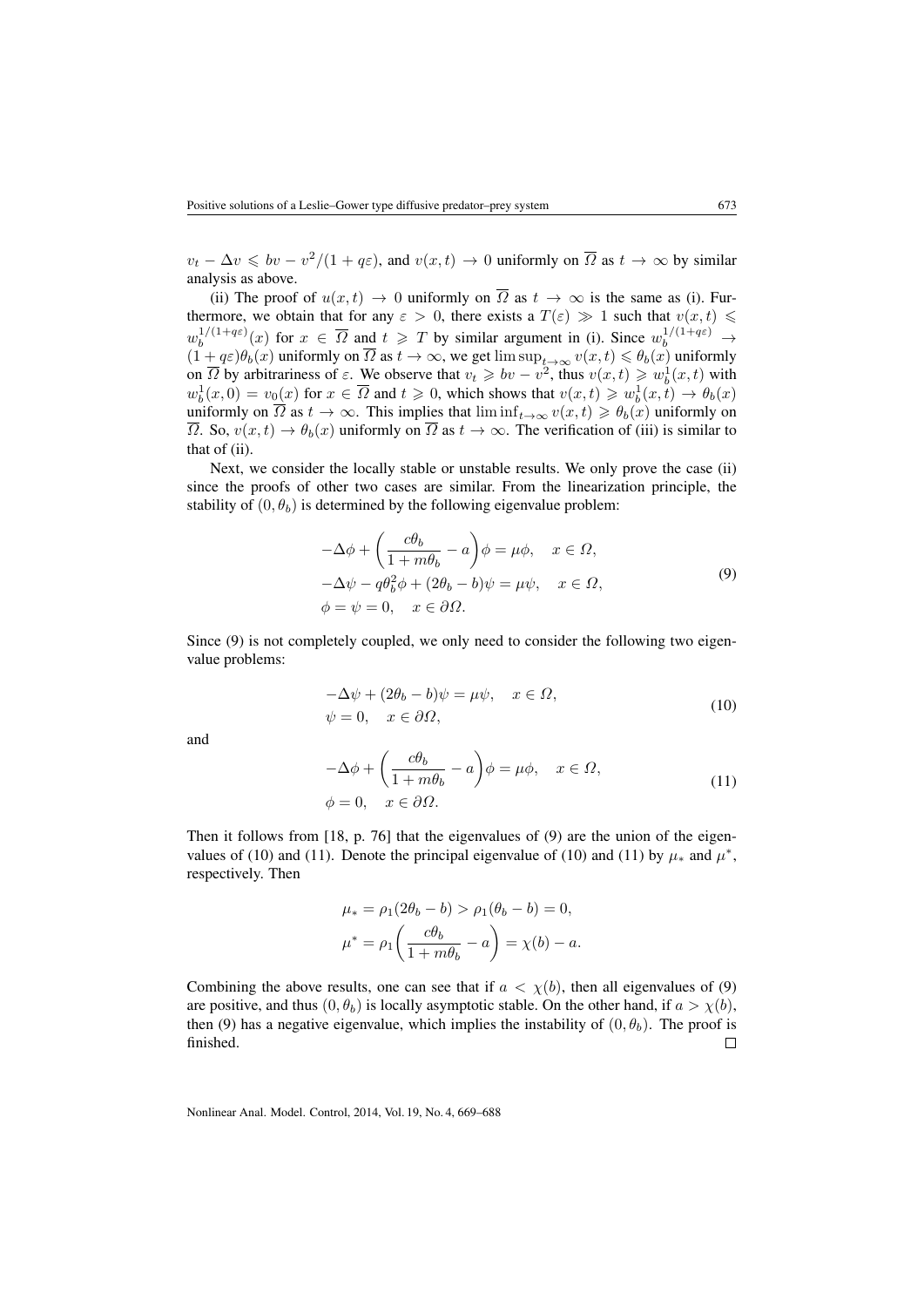<span id="page-5-0"></span>**Remark 1.** Since all the trivial and semi-trivial solutions of [\(5\)](#page-2-0) are unstable if  $a > \chi(b)$ and  $b > \lambda_1$ , then system [\(4\)](#page-1-1) is persistent (see [\[11\]](#page-18-0) for details). Moreover, we will prove that [\(5\)](#page-2-0) has at least one positive solution under the condition of  $a > \chi(b)$  and  $b > \lambda_1$  (see Theorem [2\)](#page-6-0).

#### <span id="page-5-1"></span>3 Existence of positive solutions

In this section, we will study the existence of positive solutions of problem [\(5\)](#page-2-0) by calculating the fixed point indices in positive cones. Thanks to Theorem [1,](#page-3-0) in the following, without special statement, we always assume that  $a > \lambda_1$  and  $b > \lambda_1$ . Next, we give some results for a priori estimate of the positive solutions to [\(5\)](#page-2-0).

<span id="page-5-4"></span>**Proposition 1.** Let  $a, b > \lambda_1$  and  $(u, v)$  be a positive solution of [\(5\)](#page-2-0). Then

$$
u(x) < \theta_a(x) < a \quad \text{and} \quad \theta_b(x) < v(x) < (1 + qa)\theta_b(x) < b(1 + qa) \quad \text{for } x \in \Omega.
$$

*Proof.* Since  $-\Delta u < u(a-u)$  and  $-\Delta v > v(b-v)$ , it is obvious that  $u(x) < \theta_a(x) < a$ and  $v(x) > \theta_b(x)$  for  $x \in \Omega$ . Since v is a lower solution of the problem

<span id="page-5-2"></span>
$$
-\Delta w = w \left( b - \frac{w}{1 + qa} \right), \quad x \in \Omega, \ w = 0, \ x \in \partial \Omega,
$$
 (12)

 $v(x)$  <  $(1 + qa)\theta_b(x)$  for  $x \in \Omega$  because the unique positive solution of [\(12\)](#page-5-2) is  $(1 + qa)\theta_b(x)$ .  $\Box$ 

<span id="page-5-3"></span>For later purpose, we consider the following system:

$$
-\Delta u = u\left(a - u - \frac{tv}{1 + pu + mv}\right), \quad x \in \Omega,
$$
  

$$
-\Delta v = v\left(b - \frac{v}{1 + tqu}\right), \quad x \in \Omega,
$$
  

$$
u = v = 0, \quad x \in \partial\Omega,
$$
 (13)

where  $t \in [0, 1]$ .

In the following, we will calculate the fixed point indices in positive cones. First of all, we introduce some notations. We set  $E = C_0(\overline{\Omega}) \times C_0(\overline{\Omega})$  and let W be a positive cone with natural order, namely,  $W \subset E$  and  $W = K \bigoplus K$ , where  $K = \{w \in C_0(\overline{\Omega})\}$ :  $w \geq 0$  in  $\Omega$ . We also define  $D = \{(u, v) \in W: u < a, v < b(1 + qa)\}\)$ . For  $t \in [0, 1]$ , we construct a compact operator family  $A_t$  as

$$
A_t(u, v) = (-\Delta + C)^{-1} \begin{pmatrix} u(a + C - u - \frac{tcv}{1 + pu + mv}) \\ v(b + C - \frac{v}{1 + tqu}) \end{pmatrix},
$$

where C is a large positive constant to be determined later. For fixed  $t \in [0, 1]$ , it is clear that finding non-negative solutions of [\(13\)](#page-5-3) becames equivalently to solving the fixed point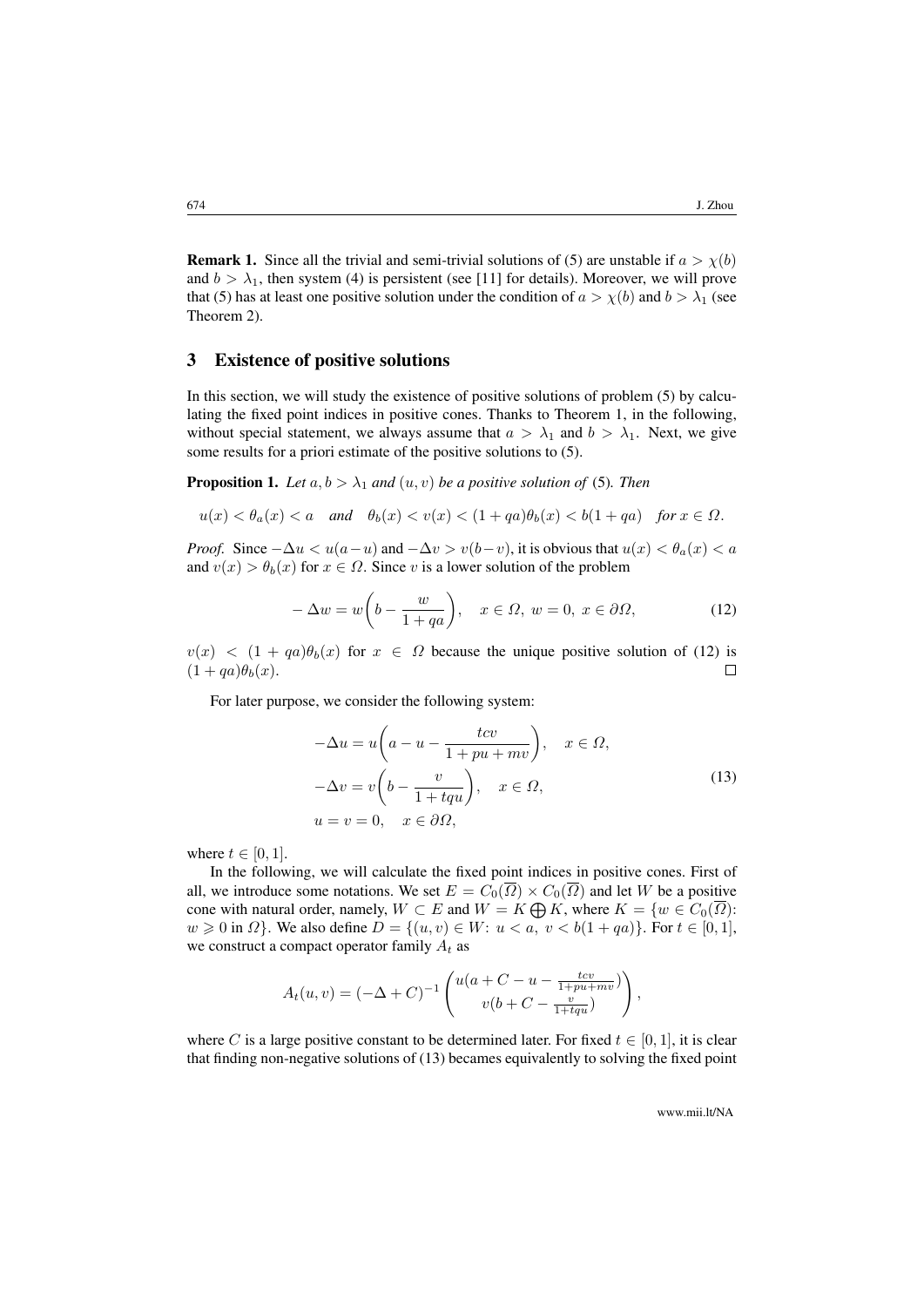equation of  $A_t$  in W. For simplicity, let  $A = A_1$ . We also observe that finding the positive solution to [\(5\)](#page-2-0) is equivalent to finding the positive fixed point of A.

Similar to the proof of Proposition [1,](#page-5-4) one can show that any non-negative solution of [\(13\)](#page-5-3) is in D. We can choose  $C = b(c+1)(1+qa)$  such that

$$
u\bigg(a+C-u-\frac{tcv}{1+pu+mv}\bigg)\geqslant 0\quad\text{and}\quad v\bigg(b+C-\frac{v}{1+tqu}\bigg)\geqslant 0
$$

hold for all  $t \in [0, 1]$  and  $(u, v) \in \overline{D}$ . As a consequence,  $\deg_W(A_t, D)$  is well defined, and moreover, it is easily seen from the homotopy invariance of degree that  $\deg_W(A_t, D)$ is independent of t. On the other hand, we know that  $(0, 0)$ ,  $(\theta_a, 0)$ , and  $(0, \theta_b)$  are all the non-negative trivial and semi-trivial solutions of [\(5\)](#page-2-0). Using the theory of fixed point index developed by Amann [\[19\]](#page-18-8) and Dancer [\[20\]](#page-18-9), as in the proof of [\[21,](#page-18-10) [22\]](#page-18-11), it follows from simple analysis and computations that the following lemma is valued.

<span id="page-6-1"></span>**Lemma 1.** *Let*  $a > \lambda_1$  *and*  $b > \lambda_1$ *. Then:* 

- (i) deg<sub>W</sub> $(A, D) = 1$ ;
- (ii)  $\text{index}_W (I A, (0, 0)) = \text{index}_W (I A, (\theta_a, 0)) = 0;$
- (iii)  $\text{index}_W (I A, (0, \theta_b)) = 0$  *if*  $a > \chi(b)$  *while*  $\text{index}_W (I A, (0, \theta_b)) = 1$  *if*  $a < \chi(b)$ ,

*where*  $\chi(b)$  *is defined in Theorem* [4](#page-11-0)*.* 

Applying Lemma [1,](#page-6-1) we yield the following existence result for the positive solution to [\(5\)](#page-2-0).

- <span id="page-6-0"></span>**Theorem 2.** (i) If  $a > \chi(b)$  and  $b > \lambda_1$ , then problem [\(5\)](#page-2-0) has at least one positive solution.
- (ii) If problem [\(5\)](#page-2-0) has a positive solution, then there exists a positive constant  $\iota(b) \in$  $(\lambda_1, \chi(b))$  such that  $a > \iota(b)$  and  $b > \lambda_1$ .

*Proof.* (i) By Lemma [1,](#page-6-1) we have

$$
deg_W(A, D) - index_W(I - A, (0,0))
$$
  
- index\_W (I - A, (\theta\_a, 0)) - index\_W (I - A, (0, \theta\_b))  
= 1

under the condition  $a > \chi(b)$  and  $b > \lambda_1$ . So, [\(5\)](#page-2-0) has at least one positive solution.

(ii) Assume  $(u, v)$  is a positive solution of [\(5\)](#page-2-0), then it follows from Krein–Rutman theorem and Propositions [1](#page-5-4) that

$$
a = \rho_1 \left( u + \frac{cv}{1 + pu + mv} \right) > \rho_1 \left( \frac{c\theta_b}{1 + pa + m\theta_b} \right)
$$

$$
b = \rho_1 \left( \frac{v}{1 + mv} \right) > \lambda_1.
$$

and

$$
b = \rho_1 \left( \frac{v}{1 + qu} \right) > \lambda_1.
$$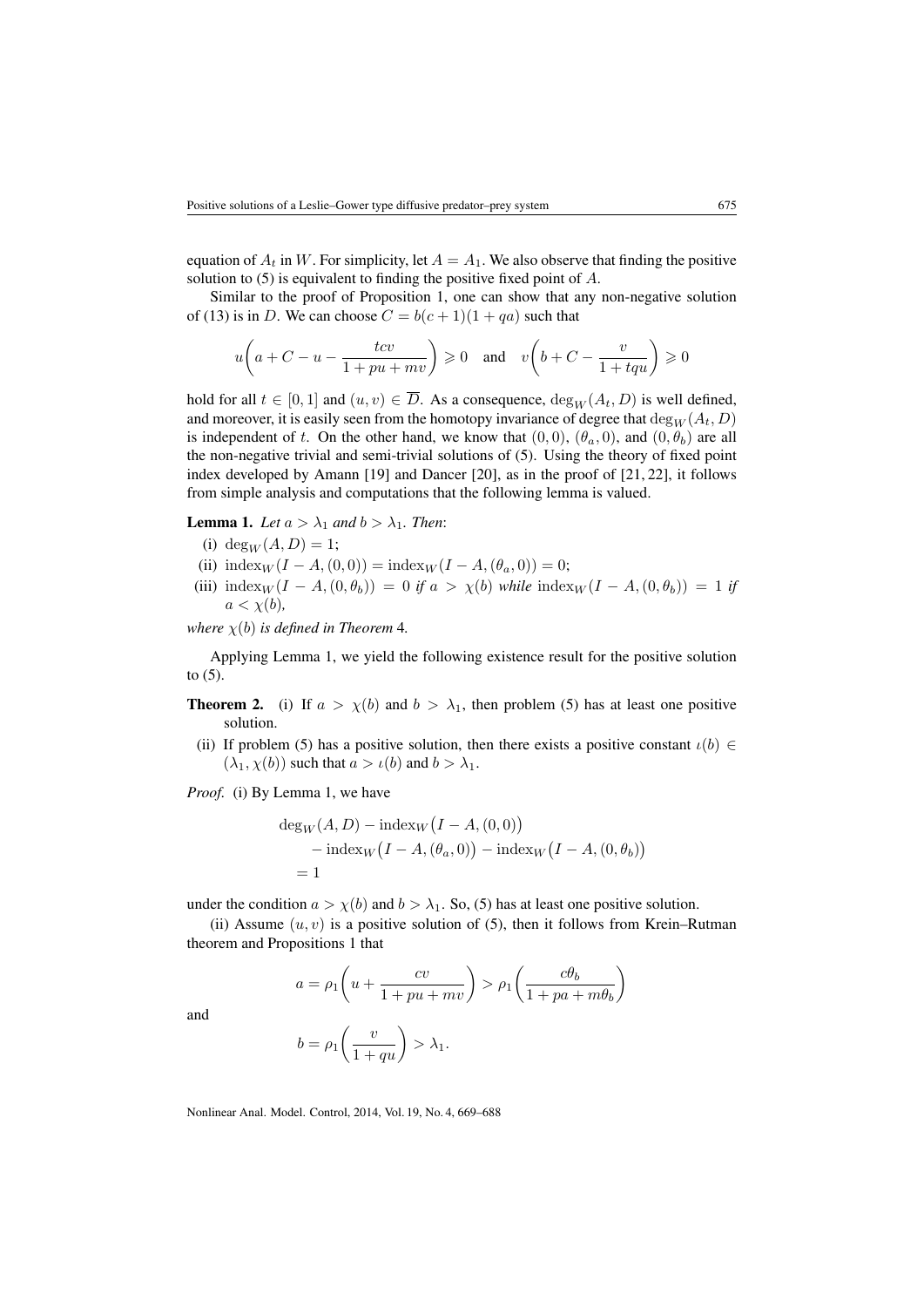<span id="page-7-0"></span>

Fig. 1. The region of existence of positive solutions of problem [\(5\)](#page-2-0) in  $(a, b)$ -plane, where  $\chi^*(b) = \lambda_1 + \lambda_2$  $cb/(1+mb)$  and  $a^* = \lambda_1 + c/m$ .

Similar to the proof of [\[23,](#page-18-12) Lemma 1.2], we can see  $\rho_1(c\theta_b/(1 + pa + m\theta_b))$  is strictly decreasing with respect to a, and

$$
\lim_{a \to 0} \rho_1 \left( \frac{c \theta_b}{1 + pa + m \theta_b} \right) = \chi(b) \quad \text{and} \quad \lim_{a \to \infty} \rho_1 \left( \frac{c \theta_b}{1 + pa + m \theta_b} \right) = \lambda_1.
$$

Then there exists a unique  $\iota(b) \in (\lambda_1, \chi(b))$  such that  $\iota(b) = \rho_1(c\theta_b/(1 + p\iota(b) + m\theta_b))$ and  $a > \rho_1(c\theta_b/(1 + pa + m\theta_b))$  is equivalent to  $a > \iota(b)$ . The proof is finished.  $\Box$ 

- <span id="page-7-1"></span>**Remark 2.** (i) Since  $\chi(b)$  is strictly increasing in  $b \in (\lambda_1, \infty)$  and  $\theta_b < b$ , we have  $\chi(b) < \lambda_1 + cb/(1 + mb)$ . Then it follows from Theorem [2](#page-6-0) that if  $a \ge \lambda_1 + cb/$  $(1 + mb)$  and  $b > \lambda_1$ , then [\(5\)](#page-2-0) has at least one positive solution.
- (ii) By the monotone of  $\chi(b)$ ,  $\lim_{b\to\lambda_1}\chi(b) = \lambda_1$ , and  $\lim_{b\to\infty}\chi(b) = \lambda_1 + c/m$ , we can characterize the coexistence region of problem [\(5\)](#page-2-0) in  $(a, b)$ -plane (see Fig. [1\)](#page-7-0).
- (iv) If  $b(pc-m)(1+qa) \leq 1$ , then one can show that  $u+cv/(1+pu+mv)$  is strictly increasing in  $u \in [0, \infty)$  for fixed v by virtue of  $v < b(1 + qa)$ . So, if  $(u, v)$  is a positive solution of [\(5\)](#page-2-0), it follows from the Krein–Rutman theorem that

$$
a = \rho_1 \left( u + \frac{cv}{1 + pu + mv} \right) > \rho_1 \left( \frac{cv}{1 + mv} \right) > \chi(b).
$$

Then it follows from (i) of Theorem [2](#page-6-0) that if  $b(pc - m)(1 + qa) \leq 1$ , problem [\(5\)](#page-2-0) has at least one positive solution if and only if  $a > \chi(b)$  and  $b > \lambda_1$ . Moreover, we will prove if  $b(pc - m)(1 + qa) \leq 1$ , problem [\(5\)](#page-2-0) with  $N = 1$  has a unique positive solution if and only if  $a > \chi(b)$  and  $b > \lambda_1$  (see Theorem [7\)](#page-16-0).

Finally, the following global bifurcation result is obtained by Theorem [2](#page-6-0) (see Fig. [2\)](#page-8-1).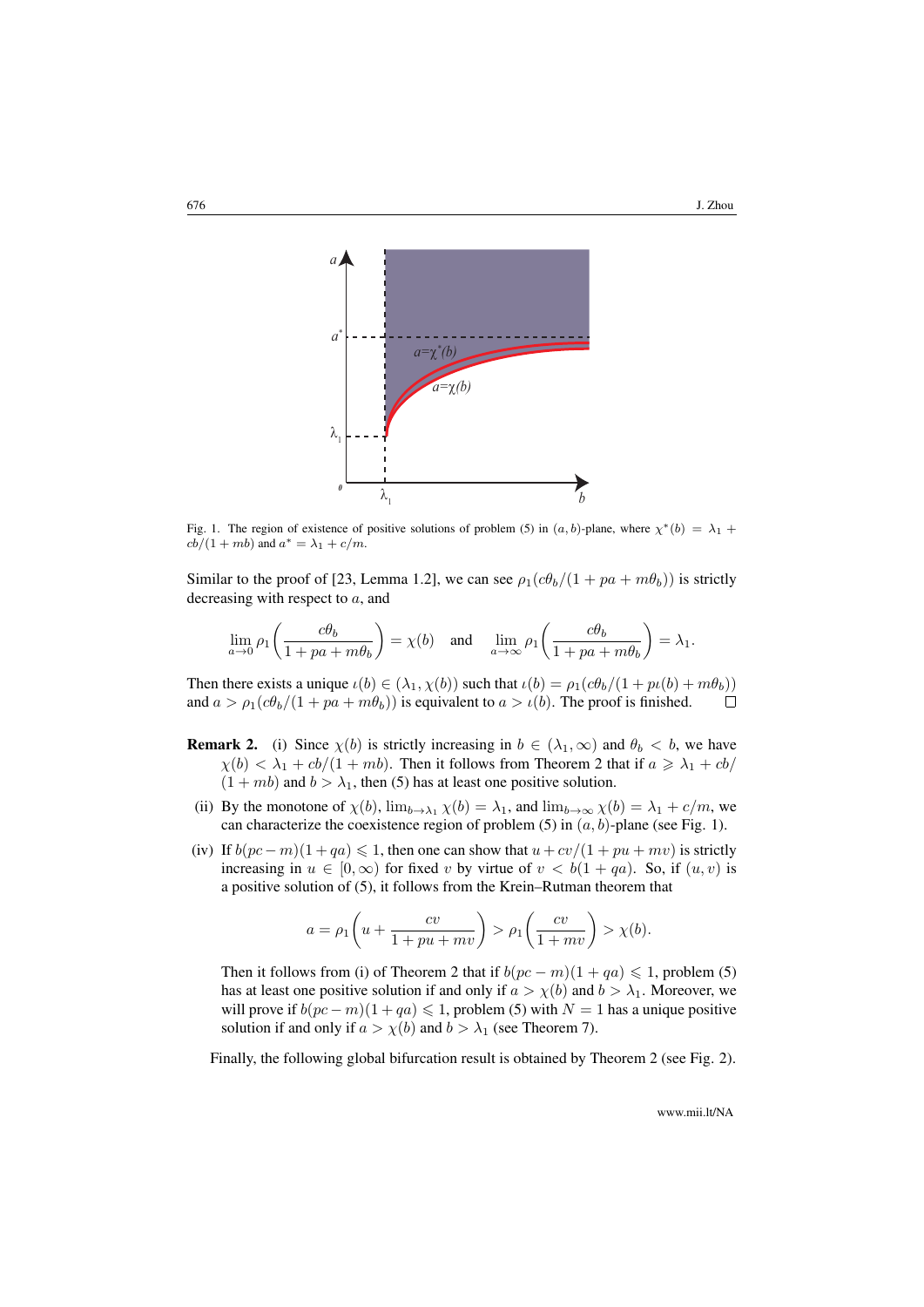<span id="page-8-1"></span>

Fig. 2. Possible global bifurcation diagrams of [\(5\)](#page-2-0), where  $a^* = \lambda_1 + c/m$ ,  $\|\cdot\| = \|\cdot\|_{L^{\infty}(\Omega)}$ .

<span id="page-8-0"></span>Corollary 1. *If we regard* a *as the main continuation parameter of* [\(5\)](#page-2-0)*, then there exists an unbounded component*  $\Sigma \subset \mathbb{R} \times C_0(\overline{\Omega}) \times C_0(\overline{\Omega})$  *of the set of positive solutions of* [\(5\)](#page-2-0) *such that*

 $(\chi(b), 0, \theta_b) \in \overline{\Sigma}$  and  $P_a \Sigma \supset (\chi(b), \infty),$ 

*where*  $P_a$  *stands for the projection operator into the a-component of the tern. Moreover, for any positive solution*  $(u(x), v(x))$  *of* [\(5\)](#page-2-0)*, it holds*  $u(x) \rightarrow \infty$  *and*  $v(x) \rightarrow \infty$ *uniformly on any compact subset of*  $\Omega$  *as*  $a \to \infty$ *.* 

*Proof.* We only need to prove  $u(x) \to \infty$  and  $v(x) \to \infty$  uniformly on any compact subset of  $\Omega$  as  $a \to \infty$  since the other conclusions are obvious by Theorem [2.](#page-6-0) Without loss of generality, we assume that  $a > \lambda_1 + c/m$ . It follows from the first equation of [\(5\)](#page-2-0) that

$$
-\Delta u > u\bigg(a - \frac{c}{m} - u\bigg), \quad x \in \Omega, \ u = 0, \ x \in \partial\Omega.
$$

Then  $u(x) > (a - \lambda_1 - c/m)\omega(x)$  for  $x \in \overline{\Omega}$  by comparison principle for elliptic equations. Let  $\Omega'$  be any compact subset of  $\Omega$  and assume  $\min_{\Omega} \omega(x) = \sigma$ . Then  $u(x) > \sigma(a - \lambda_1 - c/m)$  in  $\Omega'$ , which tends to infinity as  $a \to \infty$  uniformly in  $x \in \Omega'$ . Furthermore, by the second equation of [\(5\)](#page-2-0), we have

$$
-\Delta v = v \left( b - \frac{v}{1 + q \sigma (a - \lambda_1 - c/m)} \right), \quad x \in \Omega',
$$
  

$$
v > 0, \quad x \in \partial \Omega'.
$$

Then  $v(x) > (1 + q\sigma(a - \lambda_1 - c/m))\theta_b^{\Omega'}(x)$  for  $x \in \overline{\Omega'}$  by comparison principle for elliptic equations, where  $\theta_b^{Q'}(x)$  is the unique positive solution of

$$
-\Delta w = w(b - w), \quad x \in \Omega',
$$
  

$$
w = 0, \quad x \in \partial\Omega'.
$$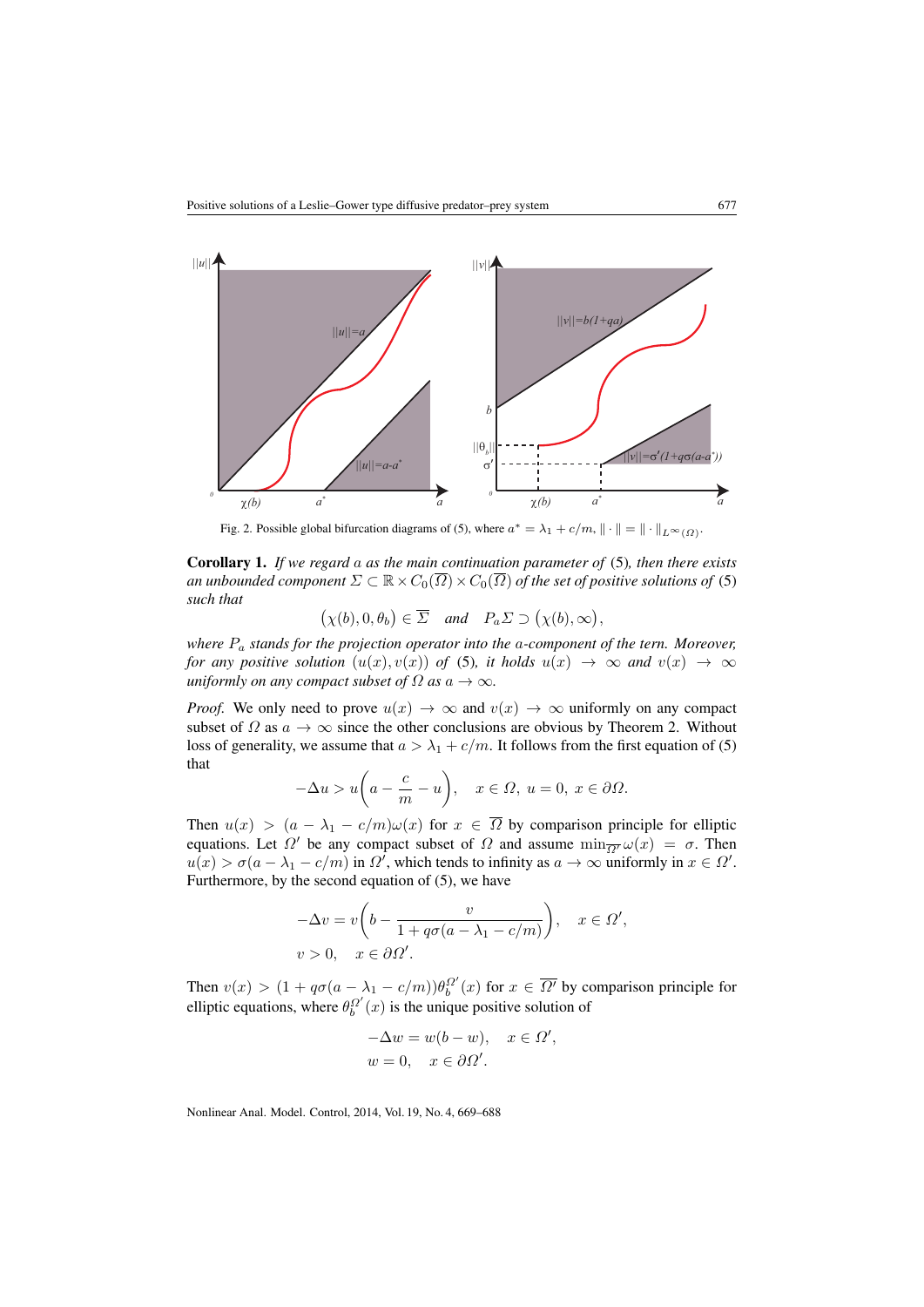Let  $\Omega''$  be any compact subset of  $\Omega'$  and assume  $\min_{\overline{\Omega''}} \theta_b^{\Omega'}(x) = \sigma'$ . Then  $v(x) >$  $\sigma'(1 + q\sigma(a - \lambda_1 - c/m))$  in  $\Omega''$ , which tends to infinity as  $a \to \infty$  uniformly in  $x \in \Omega''$ . П

#### <span id="page-9-0"></span>4 Backward bifurcation and multiplicity of positive solutions

In this section, we will study the multiplicity of positive solutions of [\(5\)](#page-2-0) through bifurcation method, and we will see if backward bifurcation happens, then [\(5\)](#page-2-0) has at least two positive solutions (see Fig. [3](#page-13-0) and Theorem [5\)](#page-12-0). In the following, we will use  $a$  as a bifurcation parameter, and consider the bifurcation of positive solutions from the branch of semi-trivial solutions  $\{(a, 0, \theta_b): a > \iota(b)\}$ , where  $\iota(b) \in (\lambda_1, \chi(b))$  is defined in Theorem [2](#page-6-0) and  $\chi(b)$  is defined in Theorem [4.](#page-11-0) By linearizing [\(5\)](#page-2-0) at  $(0, \theta_b)$ , we obtain the following eigenvalue problem:

$$
-\Delta \phi + \left(\frac{c\theta_b}{1 + m\theta_b} - a\right)\phi = \mu\phi, \quad x \in \Omega,
$$
  

$$
-\Delta \psi - q\theta_b^2 \phi + (2\theta_b - b)\psi = \mu\psi, \quad x \in \Omega,
$$
  

$$
\phi = \psi = 0, \quad x \in \partial\Omega.
$$
 (14)

<span id="page-9-1"></span>A necessary condition for bifurcation is that the principle eigenvalue of [\(14\)](#page-9-1) is zero, which occurs if  $a = \chi(b)$ . Let  $\Phi$  with  $\int_{\Omega} \Phi^2 dx = 1$  be the positive eigenfunction corresponding to  $\chi(b)$ . Denote  $X = C^2(\Omega) \cap C_0(\overline{\Omega})$  and  $Y = C(\overline{\Omega})$ . Since  $\rho_1(2\theta_b - b) > 0$ , the operator  $-\Delta + 2\theta_b - b : X \mapsto Y$  is invertible, and  $(-\Delta + 2\theta_b - b)^{-1}$  maps positive functions to positive functions by maximum principle. Let  $\Psi = (-\Delta + 2\theta_b - b)^{-1} (q\theta_b^2 \Phi)$ , then both  $\Phi$  and  $\Psi$  are positive in  $\Omega$ , and  $(\Phi, \Psi)$  is a solution of [\(14\)](#page-9-1) with  $\mu = 0$ .

With the functions  $\Phi, \Psi$  and Banach spaces  $X, Y$  defined above, we have the following result regarding the bifurcation of positive solutions of [\(5\)](#page-2-0) from  $(a, 0, \theta_b)$  at  $a = \chi(b)$ .

<span id="page-9-3"></span>**Theorem 3.** Assume  $a > \iota(b)$  and  $b > \lambda_1$ . Then  $a = \chi(b)$  is a bifurcation value *of* [\(5\)](#page-2-0)*, where positive solutions bifurcate from the line of semi-trivial solutions*  $\Gamma_0 =$  $\{(a, 0, \theta_b): a > \iota(b)\}$ ; *near*  $(\chi(b), 0, \theta_b)$ *, all the positive solution of* [\(5\)](#page-2-0) *lie on a smooth curve*  $\Gamma_1 = \{(a(s), u(s), v(s)) : s \in (0, \delta)\}$  *for some*  $\delta > 0$  *such that* 

$$
a(s) = \chi(b) + sa_1 + sa_2(s),
$$
  
\n
$$
u(s) = s\Phi + su_1(s, x),
$$
  
\n
$$
v(s) = \theta_b + s\Psi + sv_1(s, x),
$$
\n(15)

<span id="page-9-2"></span>*where*  $s \mapsto (a_2(s), u_1(s), v_1(s))$  *is a smooth function from*  $(0, \delta)$  *to*  $\mathbb{R} \times X \times X$  *such that*  $a_2(0) = 0, u_1(0, x) = v_1(0, x) = 0$  and

<span id="page-9-4"></span>
$$
a_1 = \int_{\Omega} \left( 1 - \frac{cp\theta_b}{(1 + m\theta_b)^2} \right) \Phi^3 \, dx + c \int_{\Omega} \frac{\Phi^2 \Psi}{(1 + m\theta_b)^2} \, dx. \tag{16}
$$

*Moreover,*  $\chi(b)$  *is the unique value for which positive solutions bifurcate from*  $\Gamma_0$ *.*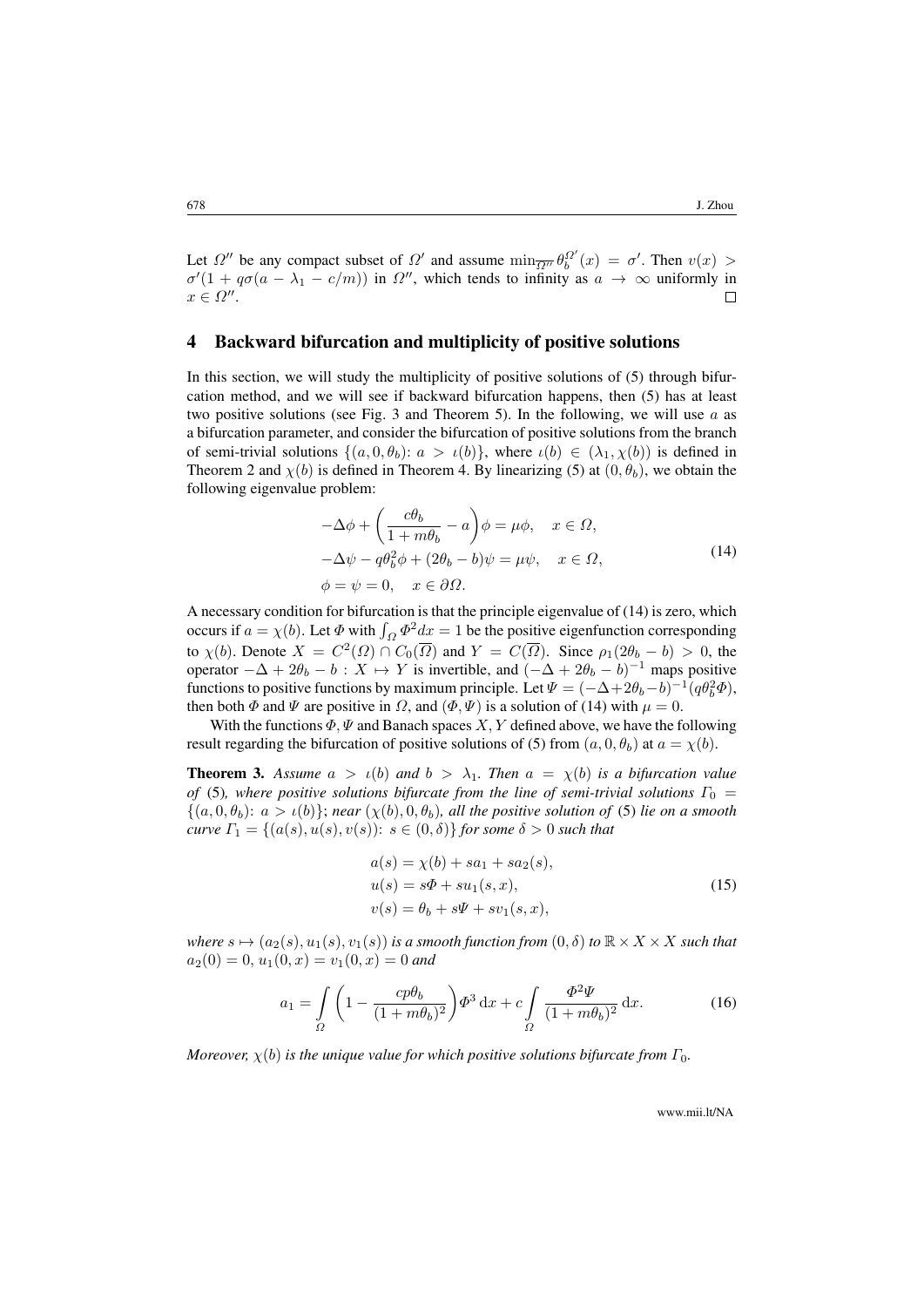*Proof.* Define a nonlinear mapping  $F : \mathbb{R} \times X \times X \to Y \times Y$  by

$$
F(a, u, v) = \begin{pmatrix} \Delta u + u(a - u - \frac{cv}{1 + pu + mv}) \\ \Delta v + v(b - \frac{v}{1 + qu}) \end{pmatrix}.
$$

By straightforward calculations, we obtain

$$
F_{(u,v)}(a, u, v)[\xi, \eta] = \begin{pmatrix} \Delta \xi + a\xi - 2u\xi - \frac{cv + cmv^2}{(1 + pu + mv)^2} \xi - \frac{cu + cpu^2}{(1 + pu + mv)^2} \eta \\ \Delta \eta + \frac{qv^2}{(1 + qu)^2} \xi + b\eta - \frac{2v}{1 + qu} \eta \end{pmatrix},
$$

$$
F_a(a, u, v) = \begin{pmatrix} u \\ 0 \end{pmatrix}, \qquad F_{a(u,v)}(a, u, v)[\xi, \eta] = \begin{pmatrix} \xi \\ 0 \end{pmatrix},
$$

$$
F_{(u,v)(u,v)}(a, u, v)[\xi, \eta]^2 = \begin{pmatrix} A_1 \xi^2 + A_2 \xi \eta + A_3 \eta^2 \\ B_1 \xi^2 + B_2 \xi \eta + B_3 \eta^2 \end{pmatrix},
$$

where

$$
A_1 = \frac{2cp(v + mv^2)}{(1 + pu + mv)^3} - 2, \qquad A_2 = -\frac{2c(1 + pu + mv + 2mpuv)}{(1 + pu + mv)^3},
$$

$$
A_3 = \frac{2cm(u + pu^2)}{(1 + pu + mv)^3},
$$

$$
B_1 = -\frac{2q^2v^2}{(1 + qu)^3}, \qquad B_2 = \frac{4qv}{(1 + qu)^2}, \qquad B_3 = -\frac{2}{1 + qu}.
$$

At  $(a, u, v) = (\chi(b), 0, \theta_b)$ , it is easy to see that the kernel  $\mathcal{N}F_{(u, v)}(\chi(b), 0, \theta_b)$ span $\{(\Phi, \Psi)\}\$  and the range space  $\mathcal{R}F_{(u,v)}(\chi(b), 0, \theta_b) = \{(f, g) \in Y \times Y: \int_{\Omega} f(x) \times$  $\Phi(x) dx = 0$ . Moreover,  $F_{a(u,v)}(\chi(b), 0, \theta_b)[\Phi, \Psi] = (\Phi, 0) \notin \mathcal{R}F_{(u,v)}(\chi(b), 0, \theta_b)$ since  $\int_{\Omega} \Phi^2 dx = 1 \neq 0$ . Thus we apply [\[24,](#page-18-13) Thm. 1.7] to conclude that the set of positive solutions of [\(5\)](#page-2-0) near  $(\chi(b), 0, \theta_b)$  is a smooth curve  $\Gamma_1$  satisfying [\(15\)](#page-9-2). Moreover,  $a_1 = a'(0)$  can be calculated by (see [\[25\]](#page-18-14))

$$
a'(0) = -\frac{\int_{\Omega} F_{(u,v)(u,v)}(\chi(b), 0, \theta_b)[\Phi, \Psi]^2 \Phi \, dx}{2 \int_{\Omega} F_{a(u,v)}(\chi(b), 0, \theta_b)[\Phi, \Psi] \Phi \, dx}
$$
  
= 
$$
\frac{2 \int_{\Omega} (1 - \frac{cp\theta_b}{(1+m\theta_b)^2}) \Phi^3 \, dx + 2c \int_{\Omega} \frac{\Phi^2 \Psi}{(1+m\theta_b)^2} \, dx}{2 \int_{\Omega} \Phi^2 \, dx}
$$
  
= 
$$
\int_{\Omega} \left( 1 - \frac{cp\theta_b}{(1+m\theta_b)^2} \right) \Phi^3 \, dx + c \int_{\Omega} \frac{\Phi^2 \Psi}{(1+m\theta_b)^2} \, dx.
$$

Since the proof of  $\chi(b)$  is the unique value for which positive solutions bifurcate from  $\Gamma_0$ is basically same as [\[26,](#page-18-15) Prop. 2.2], we omit its proof. The proof is finished.  $\Box$ 

Next, we discuss the stability of the positive solutions obtained from Theorem [3.](#page-9-3)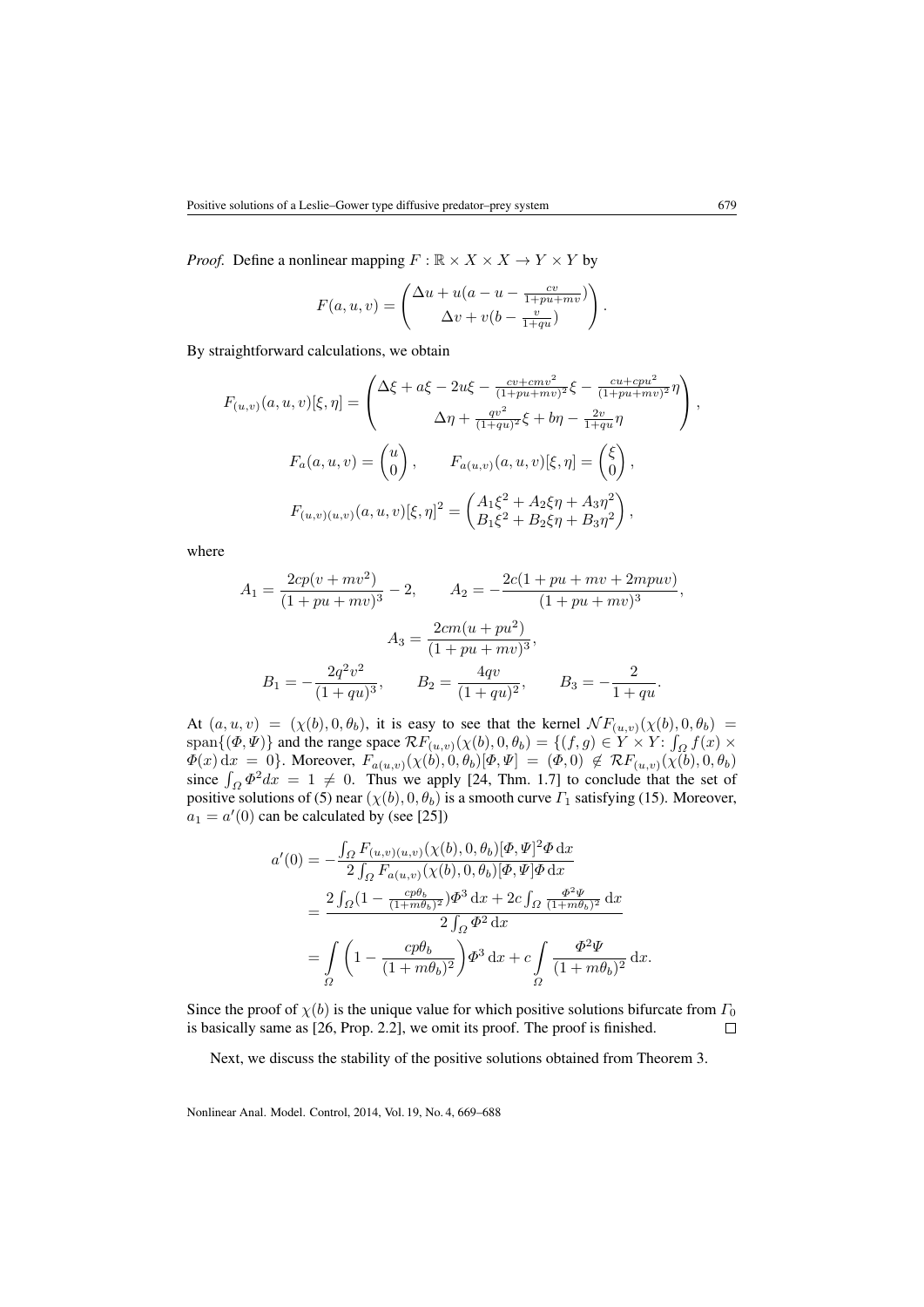<span id="page-11-0"></span>**Theorem 4.** Assume the conditions in Theorem [3](#page-9-3) hold, and let  $a_1$  be defined as in [\(16\)](#page-9-4). *If*  $a_1 \neq 0$ , then there exists  $\tilde{\delta} \in (0, \delta]$  such that for  $s \in (0, \tilde{\delta})$ , the positive solution  $(a(s), u(s), v(s))$  *bifurcating from*  $(\chi(b), 0, \theta_b)$  *is not degenerate, where*  $\delta$  *is the constant in Theorem* [3](#page-9-3)*. Moreover,*  $(u(s), v(s))$  *is unstable if*  $a_1 < 0$ *, and it is stable if*  $a_1 > 0$ *.* 

*Proof.* In order to study the stability of the bifurcating positive solution  $(u(s), v(s))$ of [\(5\)](#page-2-0), we consider the following eigenvalue problem:

$$
L(s) \begin{pmatrix} \xi(s) \\ \eta(s) \end{pmatrix} = \mu(s) \begin{pmatrix} \xi(s) \\ \eta(s) \end{pmatrix}, \quad x \in \Omega,
$$
  

$$
\xi(s) = \eta(s) = 0, \quad x \in \partial\Omega,
$$

where

$$
L(s) = -F_{(u,v)}(a(s), u(s), v(s))
$$
  
= 
$$
\begin{pmatrix} -\Delta - a(s) + 2u(s) + \frac{cv(s) + cmv(s)^2}{(1+pu(s) + mv(s))^2} & \frac{cu(s) + cpu(s)^2}{(1+pu(s) + mv(s))^2} \\ -\frac{qv(s)^2}{(1+qu(s))^2} & -\Delta - b + \frac{2v(s)}{1+qu(s)} \end{pmatrix}.
$$

Furthermore,

$$
\lim_{s \to 0} L(s) = \begin{pmatrix} -\Delta - \chi(b) + \frac{c\theta_b}{1 + m\theta_b} & 0 \\ -q\theta_b^2 & -\Delta - b + 2\theta_b \end{pmatrix} := L_0.
$$

Since  $\chi(b) = \rho_1 c \theta_b/(1+m\theta_b)$  and  $\rho_1(-b+2\theta_b) > 0$ , then 0 is the first eigenvalue of  $L_0$  with corresponding eigenfunction ( $\Phi$ ,  $\Psi$ ). Moreover, the real part of all other eigenvalues of  $L_0$ are positive and are apart from 0. By perturbation theory of linear operators (see [\[27\]](#page-18-16)), we know that for  $s > 0$  small,  $L(s)$  has a unique eigenvalue  $\mu(s)$  such that  $\lim_{s\to 0} \mu(s) = 0$ and all other eigenvalues of  $L(s)$  have positive real part and are part from 0.

Now we determine the sign of  $\mu(s)$  for small  $s > 0$ . Consider the following eigenvalue problem

$$
-F_{(u,v)}(a,0,\theta_b) \begin{pmatrix} \phi(a) \\ \psi(a) \end{pmatrix} = \gamma(a) \begin{pmatrix} \phi(a) \\ \psi(a) \end{pmatrix}, \quad x \in \Omega,
$$
  

$$
\phi(a) = \psi(a) = 0, \quad x \in \partial\Omega.
$$

<span id="page-11-1"></span>Then  $\phi(a)$  satisfies

$$
-\Delta\phi(a) + \frac{c\theta_b}{1 + m\theta_b}\phi(a) - a\phi(a) = \gamma(a)\phi(a), \quad x \in \Omega,
$$
  

$$
\phi(a) = 0, \quad x \in \partial\Omega.
$$
 (17)

<span id="page-11-2"></span>Since  $\gamma(\chi(b)) = 0$  and  $\phi(\chi(b)) = \Phi$ , then by differentiating [\(17\)](#page-11-1) with respect to a at  $a = \chi(b)$ , we obtain that

$$
-\Delta \varphi + \frac{c\theta_b}{1 + m\theta_b} \varphi - \chi(b)\varphi - \Phi = \gamma'(\chi(b))\Phi, \quad x \in \Omega,
$$
  

$$
\varphi = 0, \quad x \in \partial\Omega,
$$
 (18)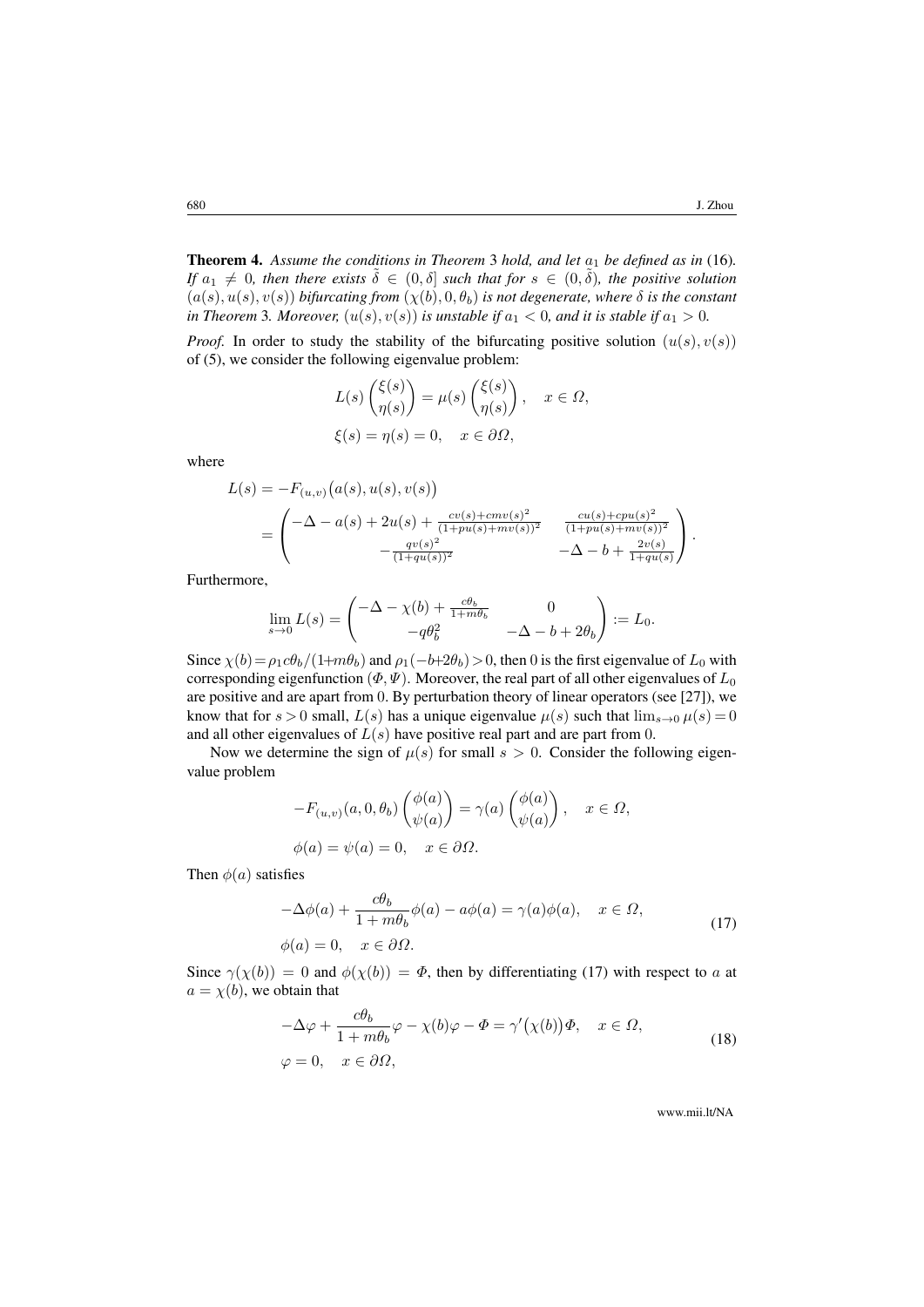where  $\varphi = \varphi'(\chi(b))$ . Multiplying both sided of [\(18\)](#page-11-2) with  $\Phi$  and integrating it over  $\Omega$ , we obtain

$$
\gamma'(\chi(b)) \int_{\Omega} \Phi^2 dx = -\int_{\Omega} \Phi^2 dx + \int_{\Omega} \left( -\Delta \varphi \Phi + \frac{c\theta_b}{1 + m\theta_b} \varphi \Phi - \chi(b)\varphi \Phi \right) dx
$$
  
= 
$$
-\int_{\Omega} \Phi^2 dx + \int_{\Omega} \varphi \left( -\Delta \Phi + \frac{c\theta_b}{1 + m\theta_b} \Phi - \chi(b)\Phi \right) dx
$$
  
= 
$$
-\int_{\Omega} \Phi^2 dx,
$$

i.e.,  $\gamma'(\chi(b)) = -1$ . Since  $a_1 \neq 0$ , then it follows from [\[28,](#page-18-17) Corol. 1.13] that  $\mu(s) \neq 0$ for  $s > 0$  small and

<span id="page-12-1"></span>
$$
\lim_{s \to 0} \frac{\mu(s)}{s} = -\gamma'(\chi(b))a'(0) = a_1.
$$
\n(19)

Since all the other eigenvalues of  $L(s)$  have positive real parts, then the conclusion follows from [\(19\)](#page-12-1).  $\Box$ 

Based on the above preparations, we give the multiplicity result on positive solutions of [\(5\)](#page-2-0) as follows.

<span id="page-12-0"></span>**Theorem 5.** Assume the conditions of Theorem [3](#page-9-3) are satisfied, and let  $a_1$  be defined as *in* [\(16\)](#page-9-4)*.* If  $a_1 < 0$ , then there exists a positive constant  $\varepsilon_b \in (0, \chi(b) - \iota(b))$  such that [\(5\)](#page-2-0) has at least two positive solutions if  $\chi(b) - \varepsilon_b < a < \chi(b)$ , and it has at least one *positive solution if*  $a \ge \chi(b) - \varepsilon_b$ *.* 

*Proof.* From Theorem [3,](#page-9-3) [\(5\)](#page-2-0) has a curve  $\Gamma_1 = \{(a(s), u(s), v(s)) : s \in (0, \delta)\}\$  of positive solutions near  $(\chi(b), 0, \theta_b)$ . Since  $a_1 < 0$ ,  $a(s) < \chi(b)$  for  $s > 0$  small. Assume on the contrary that [\(5\)](#page-2-0) has a unique positive solution  $(\hat{u}, \hat{v})$  when  $a < \chi(b)$  but near  $\chi(b)$ . Then it is obvious that  $(\hat{u}, \hat{v})$  is the positive solution bifurcating from  $(\chi(b), 0, \theta_b)$ , which was obtained from Theorem [3.](#page-9-3) That is  $(\hat{u}, \hat{v}) = (u(s), v(s))$ , which is not degenerate by Theorem [4.](#page-11-0) Thus  $I - A_{(u,v)}(\hat{u}, \hat{v}) : \overline{W_{(\hat{u}, \hat{v})}} \to \overline{W_{(\hat{u}, \hat{v})}}$  is invertible, where A is the operator defined in Section [3.](#page-5-1) Since  $(\hat{u}, \hat{v})$  is an isolate interior point of D, index $_W(A, (\hat{u}, \hat{v})) =$  $\pm 1$  $\pm 1$ . Notice that  $\lambda_1 < a < \chi(b)$  for  $s > 0$  small and  $b > \lambda_1$ . It follows from Lemma 1 that

$$
1 = \deg_W(A, D)
$$
  
= index<sub>W</sub>(A, (0,0)) + index<sub>W</sub>(A, (\theta\_a, 0)) + index<sub>W</sub>(A, (0, \theta\_b))  
+ index<sub>W</sub>(A, (\hat{u}, \hat{v}))  
= 0 + 0 + 1 ± 1,

which is a contradiction. Thus if  $a < \chi(b)$  and near  $\chi(b)$ , then there exists at least two positive solutions of [\(5\)](#page-2-0).

By global bifurcation Theorem (see [\[29,](#page-19-0) Thm. 7.2.2]), the curve  $\Gamma_1$  of bifurcating positive solutions is contained in a connected component  $\Sigma$  of the set of positive solutions of [\(5\)](#page-2-0). Moreover,  $\overline{\Sigma}$  contains another semi-trivial solutionon  $\{(a, 0, \theta_b): a > \iota(b)\}$ , or  $\overline{\Sigma}$ 

Nonlinear Anal. Model. Control, 2014, Vol. 19, No. 4, 669–688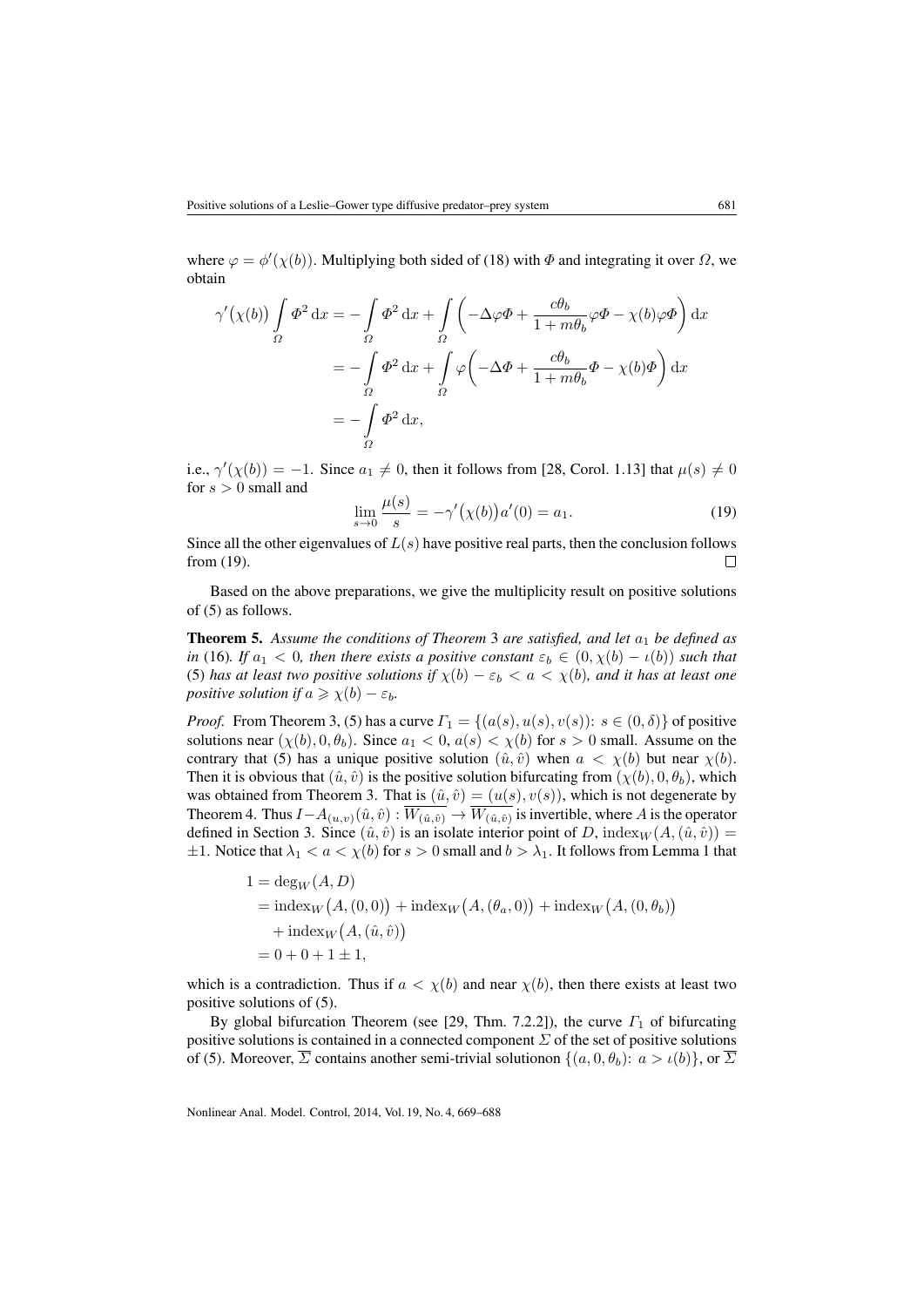<span id="page-13-0"></span>

Fig. 3. Backward bifurcation of u when  $a_1 < 0$ , where  $||u|| = ||u||_{L^{\infty}(\Omega)}$ .

contains semi-trivial solution  $(a, \theta_a, 0)$ , or  $\Sigma$  is unbounded. By Theorem [3,](#page-9-3) the first alternative is impossible since  $\chi(b)$  is the unique bifurcation value for positive solutions of [\(5\)](#page-2-0) bifurcate from  $\{(a, 0, \theta_b): a > \iota(b)\}$ . It follows from Theorem [1](#page-3-0) that the second alternative is also impossible since  $(\theta_a, 0)$  is not degenerate for all  $a > \lambda_1$  since  $b > \lambda_1$ . Thus  $\Sigma$  must be unbounded. Furthermore, it follows from Proposition [1](#page-5-4) that  $u(s, x) < a$  for  $x \in \overline{\Omega}$  and it follows from Theorem [2](#page-6-0) that there are no positive solutions when  $a \leq \iota(b)$ . Thus there exists  $\varepsilon_b \in (0, \chi(b) - \iota(b))$  such that the projection of  $\overline{\Sigma}$  on the *a*-axis is  $[\chi(b)-\varepsilon_b,\infty)$ . In particular, [\(5\)](#page-2-0) has at least two positive solutions if  $\chi(b)-\varepsilon_b < a < \chi(b)$ , and it has at least one positive solution if  $a \ge \chi(b) - \varepsilon_b$  (see Fig. [3\)](#page-13-0).  $\Box$ 

**Remark 3.** Since  $\Phi$  and  $\Psi$  are independent of p, then  $\lim_{p\to\infty} a_1 = -\infty$ . So,  $a_1 < 0$ can be achieved if  $p$  is large enough.

## 5 Uniqueness of positive solutions

In this section, we study the uniqueness and stability of positive solutions to [\(5\)](#page-2-0). First, we consider the case that  $c/m$  is small enough. To this end, we need to consider the asymptotic behavior of positive solutions of [\(5\)](#page-2-0) when  $c/m \rightarrow 0$ , which is given by the following lemma.

<span id="page-13-1"></span>**Lemma 2.** *Assume*  $a > \lambda_1$  *and*  $b > \lambda_1$ *.* 

(i) Suppose that  $(u_i, v_i)$  is a positive solution of [\(5\)](#page-2-0) with  $c = c_i$  and  $m = m_i$ , and  $c_i/m_i \to 0$  *as*  $i \to \infty$ *, then*  $(u_i, v_i)$  *converges to*  $(\theta_a, v^*)$  *uniformly as*  $i \to \infty$ *, where* v ∗ *is the unique positive solution of*

$$
-\Delta z = z \left( b - \frac{z}{1 + q\theta_a} \right), \quad x \in \Omega,
$$
  

$$
w = 0, \quad x \in \partial \Omega.
$$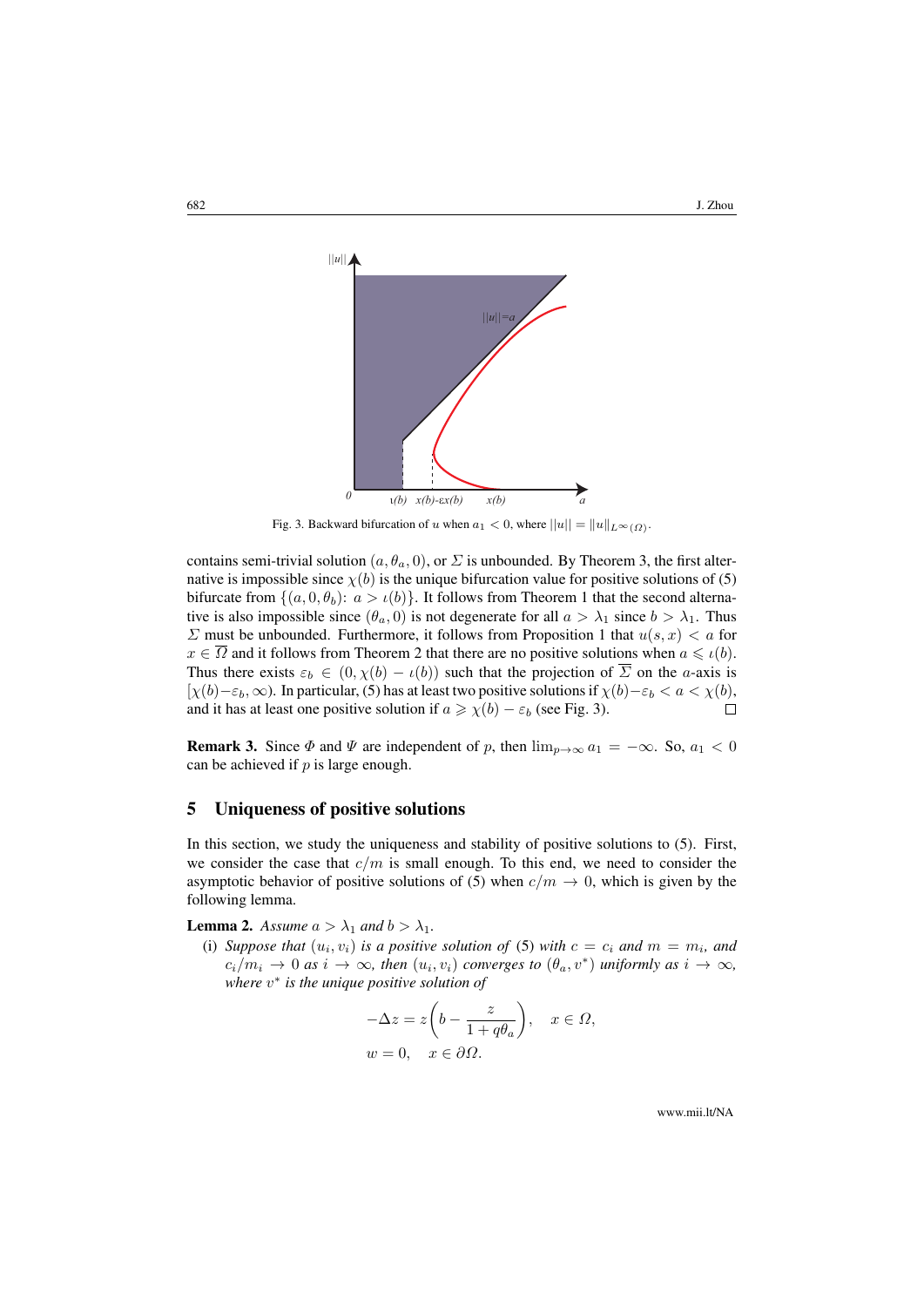#### (ii) *There exists a positive constant* δ *small enough such that any positive solution of* [\(5\)](#page-2-0) *is non-degenerate and linearly stable if*  $c/m \leq \delta$ .

*Proof.* Since the proof of (ii) is similar to [\[16,](#page-18-5) Thm. 1.10] or [\[30,](#page-19-1) Thm. 4], we only give the proof of (i). It is clear that  $(\theta_b, v^*)$  is the unique positive solution of the following problem:

$$
-\Delta w = w(a - w), \quad x \in \Omega,
$$
  

$$
-\Delta z = z\left(b - \frac{z}{1 + qw}\right), \quad x \in \Omega,
$$
  

$$
w = z = 0, \quad x \in \partial\Omega.
$$
 (20)

<span id="page-14-1"></span>Similar to the proof of Proposition [1,](#page-5-4) we have  $||u_i||_{L^{\infty}(\Omega)} \le a$  and  $||v_i||_{L^{\infty}(\Omega)} \le b(1+qa)$ and the upper bounds are both independent of  $i$  (thus independent of  $c_i$  and  $m_i$ ), then  $||u_i||_{C^{2+\alpha}(\Omega)}$  and  $||v_i||_{C^{2+\alpha}(\Omega)}$ ,  $0 < \alpha < 1$ , are uniformly bounded by standard regularity theory of elliptic equations. Then there exits a subsequence of  $\{(u_i, v_i)\}\)$ , relabeled by itself, and two non-negative functions  $w, z \in C^{2+\beta}(\overline{\Omega})$  with  $0 < \beta < \alpha$  such that  $u_i \to w$  and  $v_i \to z$  in  $C^{2+\beta}(\overline{\Omega})$  as  $i \to \infty$ . Then  $(w, z)$  must be a solution of [\(20\)](#page-14-1). From the strong maximum principle, we know each of w and z is either  $> 0$  in  $\Omega$  or  $\equiv 0$  in  $\Omega$ . So, if we can show that  $w > 0$  and  $z > 0$  in  $\Omega$ , then the proof is complete as the positive solution of [\(20\)](#page-14-1) is unique, hence, it must be the limit of the sequence of  $\{(u_i, v_i)\}.$ 

To the contrary, we assume that  $w \equiv 0$ , then  $||u_i||_{L^{\infty}(\Omega)} \to 0$  as  $i \to \infty$ . Let  $\overline{u}_i = u_i / \|u_i\|_{L^{\infty}(\Omega)}$ , then  $\overline{u}_i$  satisfies

$$
-\Delta \overline{u}_i = \overline{u}_i \left( a - u_i - \frac{c_i v_i}{1 + p u_i + m_i v_i} \right), \quad x \in \Omega,
$$
  

$$
\overline{u}_i = 0, \quad x \in \partial \Omega.
$$

Similar to the above arguments,  $\|\overline{u}_i\|_{C^{2+\alpha}(\Omega)}$  is uniformly bounded, thus there exists a subsequence of  $\{\overline{u}_i\}$ , relabeled by itself, and a non-negative function  $\overline{u} \in C^{2+\beta}(\overline{\Omega})$ with  $0 < \beta < \alpha < 1$  such that  $\overline{u}_i \to \overline{u}$  in  $C^{2+\beta}(\overline{\Omega})$  as  $i \to \infty$ . Obviously,  $\|\overline{u}\|_{L^{\infty}(\Omega)} = 1$ and  $\overline{u}$  satisfies

$$
-\Delta \overline{u} = a\overline{u}, \quad x \in \Omega,
$$
  

$$
\overline{u} = 0, \quad x \in \partial \Omega.
$$

Therefore,  $a = \lambda_1$  must hold, which contradicts to the assumption that  $a > \lambda_1$ .

On the other hand, if we assume  $z \equiv 0$ , the same arguments as above show that  $b = \lambda_1$ , which again contradicts to the assumption that  $b > \lambda_1$ .  $\Box$ 

Now we can state the first result about the uniqueness of positive solutions of [\(5\)](#page-2-0) by Lemma [1,](#page-6-1) Theorem [2](#page-6-0) and Lemma [2.](#page-13-1)

<span id="page-14-0"></span>**Theorem 6.** Suppose  $a > \lambda_1$  and  $b > \lambda_1$ , and  $p, q > 0$  are fixed constants, there exists *a constant*  $\delta > 0$  *such that* [\(5\)](#page-2-0) *has a unique positive solution, which is locally asymptotic stable when*  $0 < c/m \leq \delta$ .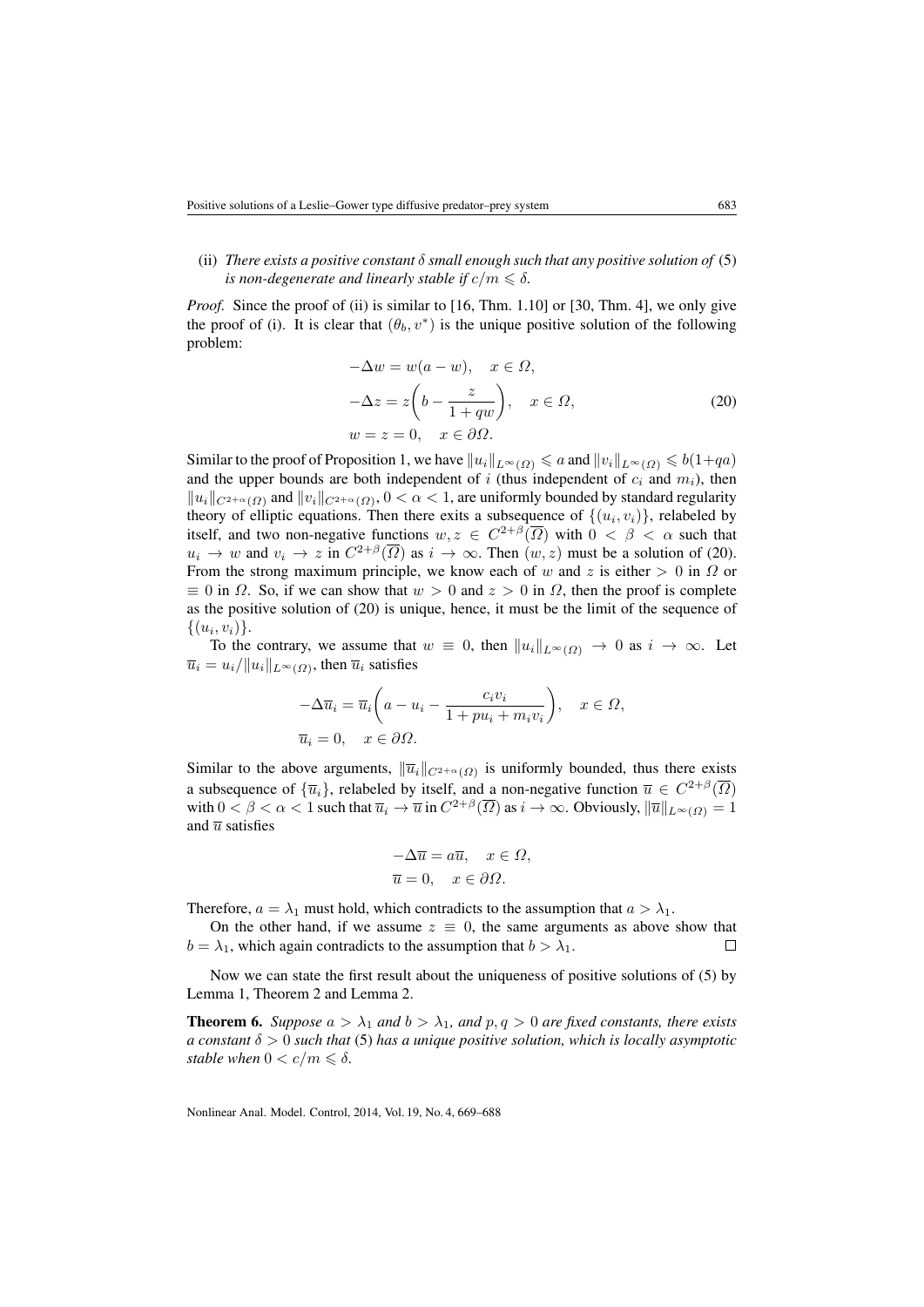*Proof.* The existence of a positive solution easily follows from Theorem [2](#page-6-0) since  $a > \lambda_1$ is fixed and  $\chi(b) \to \lambda_1$  as  $c/m \to 0$ . Hence, we only need to show the uniqueness and local stability. Recall  $A = A_1$  is the operator defined in Section [3](#page-5-1) and D is the region that positive solutions lie in. By compactness, A has at most finitely many positive fixed point in the region D. We denote all the positive fixed points of A in D by  $(u_i, v_i)$ for  $i = 1, 2, \ldots, l$  $i = 1, 2, \ldots, l$  $i = 1, 2, \ldots, l$ . From (ii) of Lemma 2, we have  $\text{index}_{W}(A, (u_i, v_i)) = 1$  for each  $i \in \{1, 2, \ldots, l\}$ . According to the additive property of Leray–Schauder degree and Lemma [1,](#page-6-1) we obtain

$$
1 = \deg_W(A, D)
$$
  
=  $\text{index}_W(A, (0, 0)) + \text{index}_W(A, (\theta_a, 0)) + \text{index}_W(A, (0, \theta_b))$   
+  $\sum_{i=1}^{l} \text{index}_W(A, (u_i, v_i))$   
= 0 + 0 + 0 + l = l.

Hence,  $l \equiv 1$ , which asserts the uniqueness. The local stability have been proved in Lemma [2.](#page-13-1)  $\Box$ 

According to Theorem [6,](#page-14-0) [\(5\)](#page-2-0) has a unique positive solution if  $c/m$  is small, which is characterized by  $\delta$ . However, it is hard to judge the quantity of  $\delta$ . Based on this reason, next, we will give some specific conditions to ensure the uniqueness of positive solutions of [\(5\)](#page-2-0) for  $N = 1$ . Consider the following problem:

<span id="page-15-0"></span>
$$
-u'' = u\left(a - u - \frac{cv}{1 + pu + mv}\right), \quad 0 < x < L,
$$
\n
$$
-v'' = v\left(b - \frac{v}{1 + qu}\right), \quad 0 < x < L,
$$
\n
$$
u(0) = u(L) = v(0) = v(L) = 0,
$$
\n
$$
(P_c) = 0
$$

<span id="page-15-1"></span>where L is a positive constant and  $\prime\prime := d/dx^2 = \Delta$ .

First let us introduce several lemmas, which will be used to get the uniqueness.

<span id="page-15-2"></span>**Lemma 3.** *Assume*  $b(pc-m)(1+qa) ≤ 1$ *. Let*  $(u_0, v_0)$  *be an arbitrary positive solution of*  $(P_c)$  $(P_c)$  $(P_c)$ *, then the linearized system of*  $(P_c)$  *at*  $(u_0, v_0)$  *has only the trivial solution*  $(0, 0)$ *. Hence, any positive solution of*  $(P_c)$  $(P_c)$  $(P_c)$  *is not degenerate.* 

*[P](#page-15-0)roof.* The linearized system of  $(P_c)$  at  $(u_0, v_0)$  is

$$
-\phi'' + L_1 \phi = M_1 \psi, \quad 0 < x < L,\n-\psi'' + L_2 \psi = M_2 \phi, \quad 0 < x < L,\n\phi(0) = \phi(L) = \psi(0) = \psi(L) = 0,
$$
\n(21)

where

$$
L_1 \phi = 2u_0 + \frac{cv_0(1 + mv_0)}{(1 + pu_0 + mv_0)^2} - a, \qquad L_2 \psi = \frac{2v_0}{1 + qu_0} - b,
$$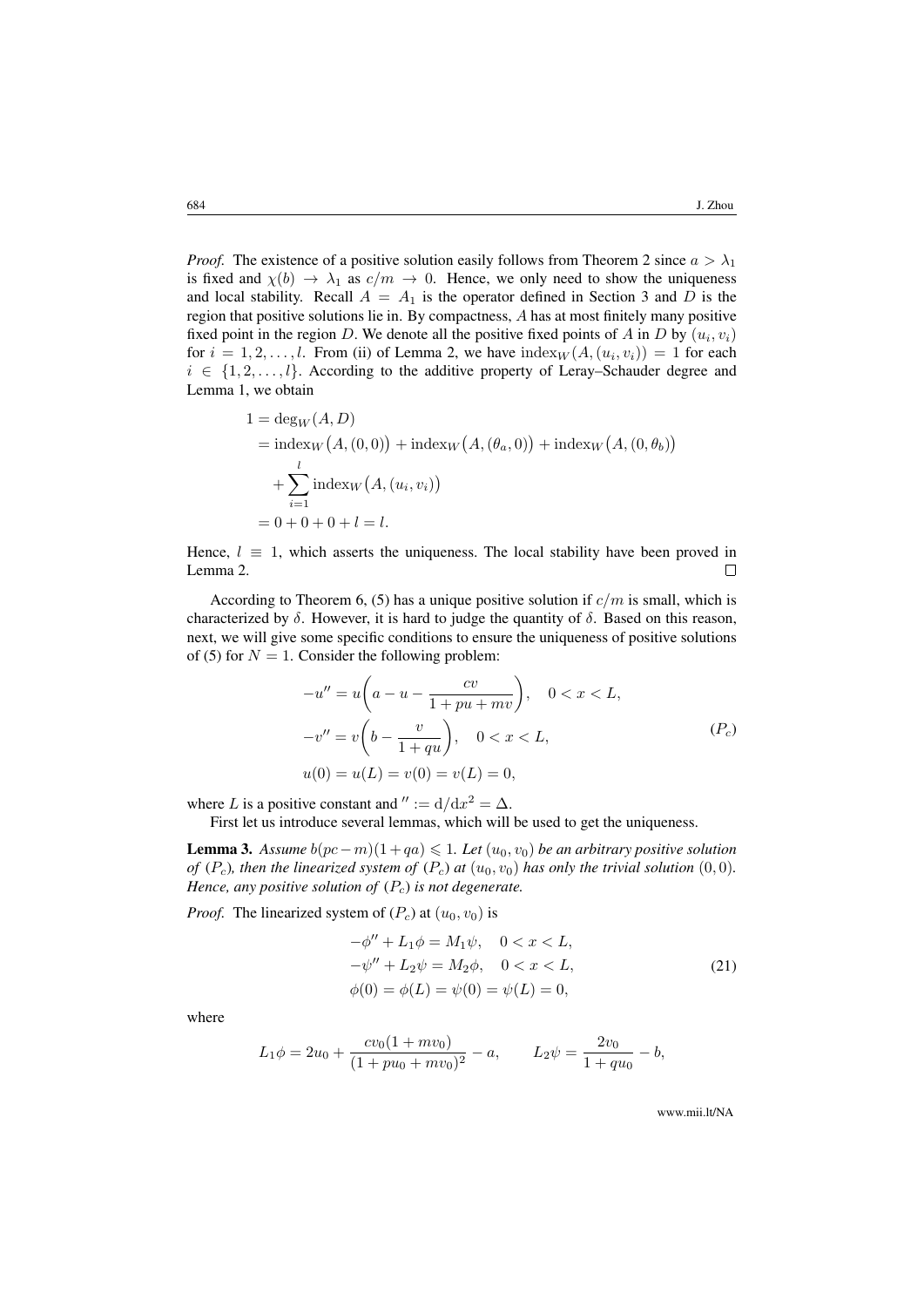$$
M_1 = -\frac{cu_0}{(1 + pu_0 + mv_0)^2} < 0, \qquad M_2 = \frac{qv_0^2}{(1 + qu_0)^2} > 0.
$$

Since  $(u_0, v_0)$  is a positive solution of  $(P_c)$  $(P_c)$  $(P_c)$ , it follows from the Krein–Rutman theorem that

$$
\rho_1\left(u_0 + \frac{cv_0}{1 + pu_0 + mv_0} - a\right) = 0
$$
 and  $\rho_1\left(\frac{v_0}{1 + qu_0} - b\right) = 0.$ 

Clearly,  $\rho_1(L_2) > \rho_1(v_0/(1+qu_0)-b) = 0$ . Since  $v_0 < b(1+qa)$ , we have  $pcv_0 <$  $1 + pu_0 + mv_0$  if  $b(pc - m)(1 + qa) \leq 1$ , which means

$$
2u_0 + \frac{cv_0(1 + mv_0)}{(1 + pu_0 + mv_0)^2} > u_0 + \frac{cv_0}{1 + pu_0 + mv_0}.
$$

So,  $\rho_1(L_2) > 0$ . Then the operator  $\Delta_1 u := -u'' + L_1 u : \mathcal{X} \to \mathcal{Y}$  and  $\Delta_2 u := -u'' + L_1 u$  $L_2 u : \mathcal{X} \to \mathcal{Y}$  is invertible, where  $\mathcal{X} = C_0^2 [0, L] = \{ u \in C^2 [0, L] : u(0) = u(L) = 0 \}$ and  $\mathcal{Y} = C[0, L]$ . Let  $P = \{u \in \mathcal{X} : u \geq 0 \text{ in } \Omega\}$  be the usual cone of positive functions in X, and let  $\Delta_1^{-1}$  and  $\Delta_2^{-1}$  be the inverse operator of  $\Delta_1$  and  $\Delta_2$ , respectively. It is obvious that  $\Delta_1^{-1}$  and  $\Delta_2^{-1}$  are compact and strictly order-preserving operators with respect to P. Moreover,  $\Delta_i^{-1}(P) \setminus \{0\} \subset \text{int } P$  for  $i = 1, 2$ . In terms of  $\Delta_1$  and  $\Delta_2$ , [\(21\)](#page-15-1) can be written as

$$
\Delta_1 \phi = M_1 \psi, \quad \Delta_2 \psi = M_2 \phi, \quad \phi, \psi \in \mathcal{X}.
$$

In this setting we can show that the only solution of above problem is  $\phi = \psi = 0$  using a similar proof as in [\[31,](#page-19-2) [32\]](#page-19-3), which completes the proof.  $\Box$ 

A perturbation argument can be used to show that if  $(P<sub>c</sub>)$  $(P<sub>c</sub>)$  $(P<sub>c</sub>)$  has exactly one positive solution, which is assumed to be non-degenerate, then  $(P_{c+\epsilon})$  has also exactly one positive solution provided  $\epsilon$  is small enough. For that purpose, we state the following lemma. Since the roof is basically same as [\[31,](#page-19-2) Lemma 5.4], we omit its proof.

<span id="page-16-1"></span>**Lemma 4.** Assume  $b(pc - m)(1 + qa) \leq 1$  and  $(P_c)$  $(P_c)$  $(P_c)$  has exactly one positive solu*tion*  $(u_0, v_0)$ *, which is not degenerate. Then there exists*  $\epsilon_0 > 0$  *such that for every*  $\epsilon \in (-\epsilon_0, \epsilon_0)$ , problem  $(P_{c+\epsilon})$  has exactly one positive solution  $(u(\epsilon), v(\epsilon))$ . Moreover,  $(u(0), v(0)) = (u_0, v_0)$  and the mapping  $\epsilon \mapsto (u(\epsilon), v(\epsilon))$ , from  $(-\epsilon_0, \epsilon_0)$  to  $P \times P$ ,  $i$ *s*  $C^1$ .

Since ( $P_0$ ) has exactly one positive solution  $(\theta_a, v^*)$ , where  $v^*$  is given in Lemma [2,](#page-13-1) by using (iii) of Remark [2,](#page-7-1) Lemma [3](#page-15-2) and Lemma [4,](#page-16-1) we can state the following uniqueness result. Again the proof is similar to [\[31,](#page-19-2) Thm. 5.1], thus we omit its proof.

<span id="page-16-0"></span>**Theorem 7.** (*See Fig.* [4.](#page-17-8)) *Assume*  $b(pc - m)(1 + qa) ≤ 1$  *and*  $q(pc - m)(1 + \lambda_1^2) < 1$ *. Then problem*  $(P_c)$  $(P_c)$  $(P_c)$  *has a unique positive solution if and only if*  $a > \chi(b)$  *and*  $b > \lambda_1$ *.* 

**Remark 4.** The condition  $q(pc - m)(1 + \lambda_1^2)$  < 1 is to ensure  $\{a: b(pc - m) \times$  $(1 + qa) \leq 1$   $\cap$   $\{a: a > \chi(b)\}\neq \emptyset$  when  $pc > m$ .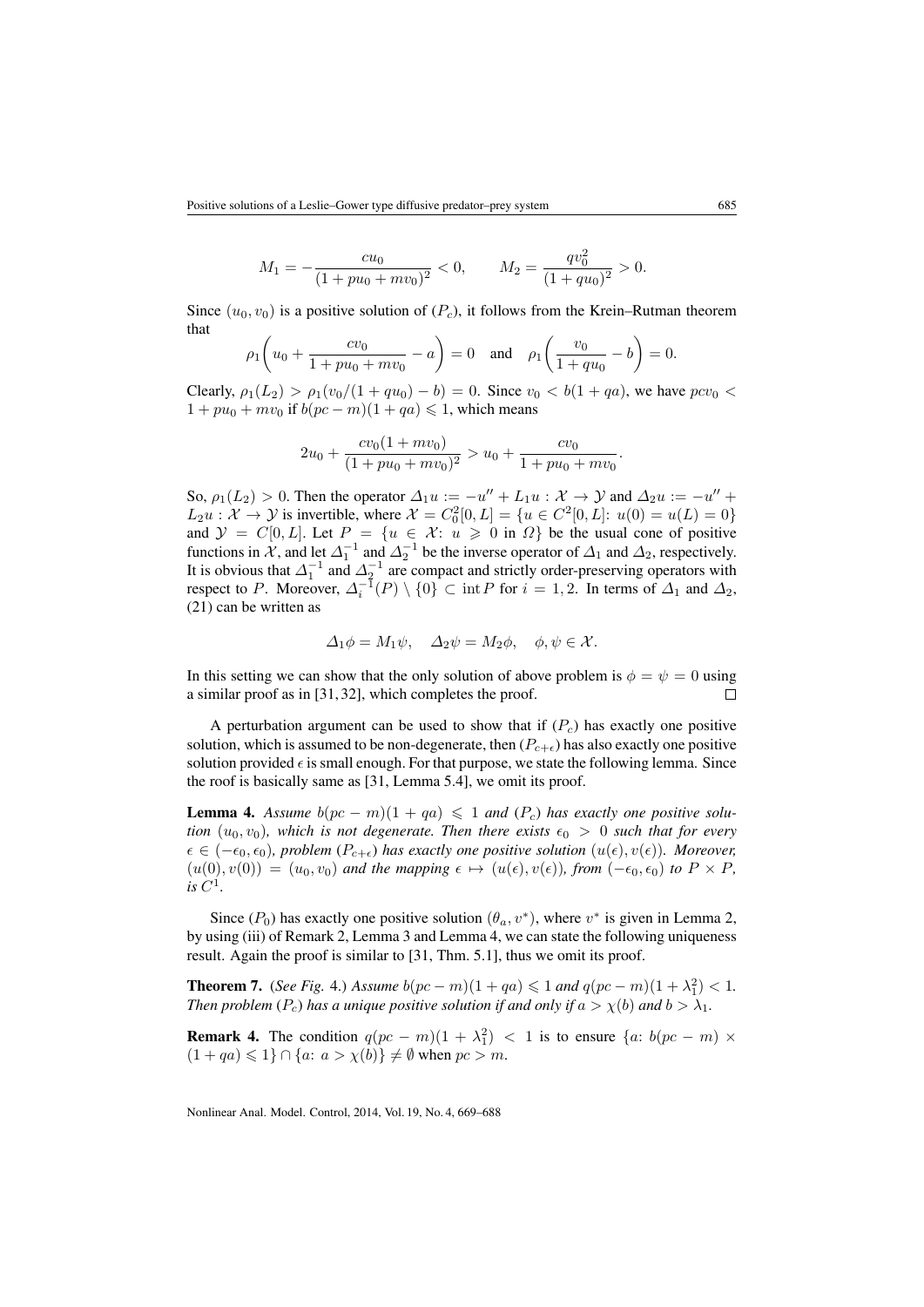<span id="page-17-8"></span>

Fig. 4. The region of uniqueness of positive solutions of  $(P_c)$  $(P_c)$  $(P_c)$  in  $(a, b)$ -plane, the left is  $pc \le m$ , the right is  $pc > m$ , where  $\kappa(b) = 1/(q(pc - m)b) - 1/q$  and  $a_* = \kappa(\lambda_1)$ .

## References

- <span id="page-17-0"></span>1. S.B. Hsu, T.W. Huang, Global stability for a class of predator–prey systems, *SIAM J. Appl. Math.*, 55(3):763–783, 1995.
- <span id="page-17-1"></span>2. P.H. Leslie, J.C. Gower, The properties of a stochastic model for the predator–prey type of interaction between two species, *Biometrika*, 47:219–234, 1960.
- <span id="page-17-2"></span>3. J.D. Murray, *Mathematical Biology: I. An introduction*, 3rd edition, Interdiscip. Appl. Math., Vol. 17, Springer-Verlag, New York, NY, 2002.
- 4. R.M. May, *Stability and Complexity in Model Ecosystems, Vol. 6*, Princeton University Press, Princeton, NJ, 2001.
- 5. E. Renshaw, *Modelling Biological Populations in Space and Time*, Camb. Stud. Math. Biol., Vol. 11, Cambridge University Press, Cambridge, 1991.
- <span id="page-17-3"></span>6. J.T. Tanner, The stability and the intrinsic growth rates of prey and predator populations, *Ecology*, 56:855–867, 1975.
- <span id="page-17-4"></span>7. J. Maynard-Smith, *Models in Ecology*. Cambridge University Press, Cambridge, 1978.
- <span id="page-17-5"></span>8. Z. Lu, X. Liu, Analysis of a predator–prey model with modified Holling–Tanner functional response and time delay, *Nonlinear Anal., Real World Appl.*, 9(2):641–650, 2008.
- <span id="page-17-6"></span>9. M.A. Aziz-Alaoui, M. Daher Okiye, Boundedness and global stability for a predator– prey model with modified Leslie–Gower and Holling-type II schemes, *Appl. Math. Lett.*, 16(7):1069–1075, 2003.
- <span id="page-17-7"></span>10. C. Neuhauser, Mathematical challenges in spatial ecology, *Notices Am. Math. Soc.*, 48(11):1304–1314, 2001.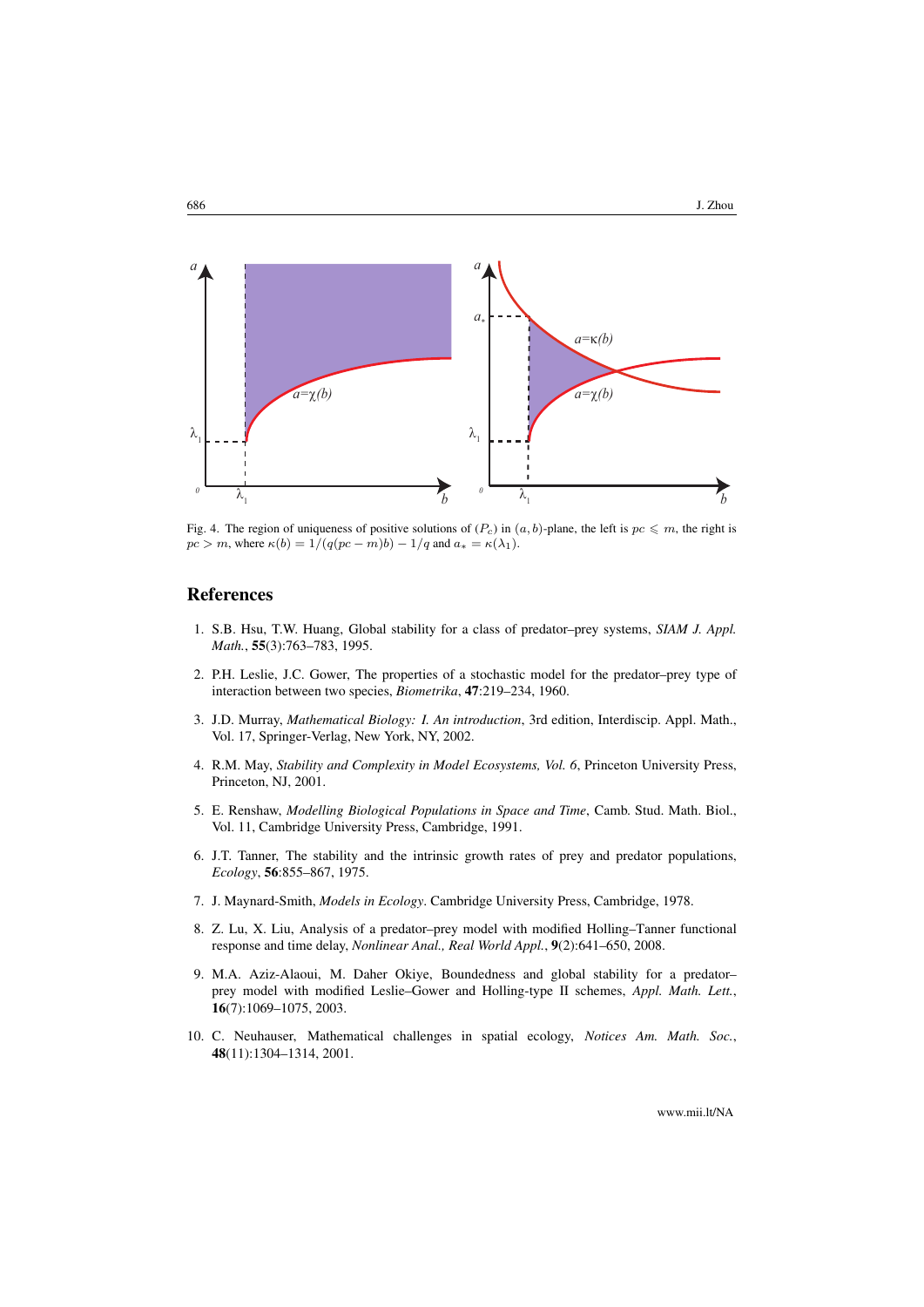- <span id="page-18-0"></span>11. R.S. Cantrell, C. Cosner, *Spatial Ecology via Reaction-Diffusion Equations*, Wiley Series in Mathematical and Computational Biology, John Wiley & Sons, Chichester, 2003.
- <span id="page-18-1"></span>12. J.D. Murray, *Mathematical Biology: II. Spatial Models and Biomedical Applications*, 3rd edition, Interdiscip. Appl. Math., Vol. 18, Springer-Verlag, New York, 2003.
- <span id="page-18-2"></span>13. Y. Tian, P. Weng, Stability analysis of diffusive predator–prey model with modified Leslie– Gower and Holling-type II schemes, *Acta Appl. Math.*, 114(3):173–192, 2011.
- <span id="page-18-3"></span>14. W. Yang, Global asymptotical stability and persistent property for a diffusive predator–prey system with modified Leslie–Gower functional response, *Nonlinear Anal., Real World Appl.*, 2012, 14(3):1323–1330, 2013.
- <span id="page-18-4"></span>15. R. Peng, M. Wang, On multiplicity and stability of positive solutions of a diffusive prey– predator model, *J. Math. Anal. Appl.*, 316(1):256–268, 2006.
- <span id="page-18-5"></span>16. J. Zhou, Positive solutions of a diffusive predator–prey model with modified Leslie–Gower and Holling-type II schemes, *J. Math. Anal. Appl.*, 389(2):1380–1393, 2012.
- <span id="page-18-6"></span>17. J. Blat, K.J. Brown, Bifurcation of steady-state solutions in predator–prey and competition systems, *Proc. R. Soc. Edinb., Sect. A*, 97:21–34, 1984.
- <span id="page-18-7"></span>18. A.W. Leung, *Nonlinear Systems of Partial Differential Equations. Applications to Life and Physical Sciences*, World Scientific Publishing, Hackensack, NJ, 2009.
- <span id="page-18-8"></span>19. H. Amann, Fixed point equations and nonlinear eigenvalue problems in ordered Banach spaces, *SIAM Rev.*, 18(4):620–709, 1976.
- <span id="page-18-9"></span>20. E.N. Dancer, On the indices of fixed points of mappings in cones and applications, *J. Math. Anal. Appl.*, 91(1):131–151, 1983.
- <span id="page-18-10"></span>21. K. Nakashima, Y. Yamada, On positive steady-states for some reaction-diffusion system, *Adv. Math. Sci. Appl.*, 6(1):279–289, 1996.
- <span id="page-18-11"></span>22. K. Nakashima, Y. Yamada, Positive steady states for prey–predator models with crossdiffusion, *Adv. Differ. Equ.*, 1(6):1099–1122, 1996.
- <span id="page-18-12"></span>23. Y. Yamada, Positive solutions for Lotka–Volterra systems with cross-diffusion, in: *Handbook of Differential Equations: Stationary Partial Differential Equations, Vol. VI*, Elsevier, Amsterdam, 2008, pp. 411–501.
- <span id="page-18-13"></span>24. M.G. Crandall, P.H. Rabinowitz, Bifurcation from simple eigenvalues, *J. Funct. Anal.*, 8:321– 340, 1971.
- <span id="page-18-14"></span>25. J. Shi, Persistence and bifurcation of degenerate solutions, *J. Funct. Anal.*, 169(2):494–531, 1999.
- <span id="page-18-15"></span>26. J. López-Gómez, The steady states of a non-cooperative model of nuclear reactors, *J. Differ. Equ.*, 246(1):358–372, 2009.
- <span id="page-18-16"></span>27. T. Kato, *Perturbation Theory for Linear Operators*, Classics in Mathematics, Springer-Verlag, Berlin, 1995.
- <span id="page-18-17"></span>28. M.G. Crandall, P.H. Rabinowitz, Bifurcation, perturbation of simple eigenvalues and linearized stability, *Arch. Ration. Mech. Anal.*, 52:161–180, 1973.